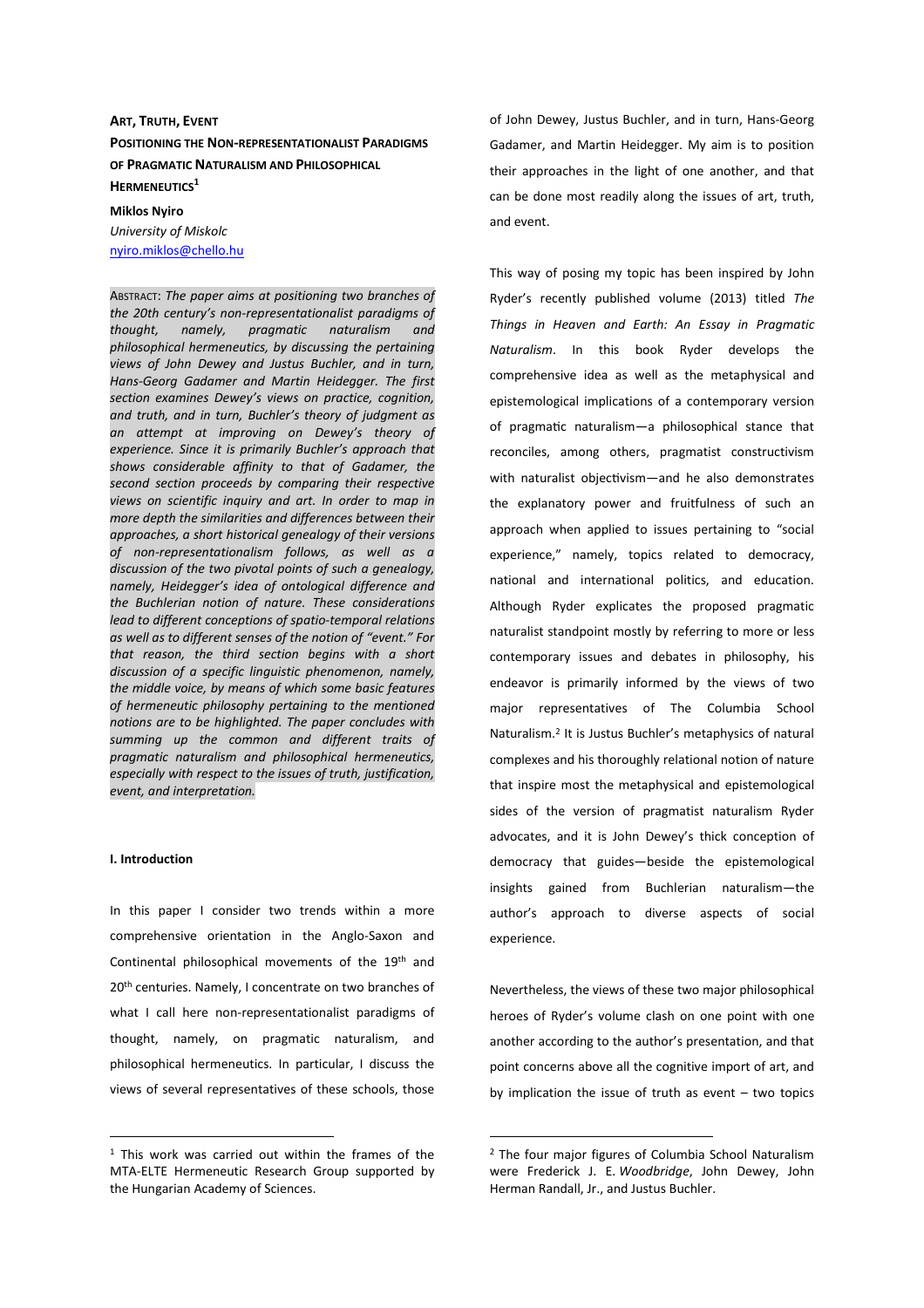which, in turn, pertain to the very heart of the philosophical hermeneutics of Hans-Georg Gadamer, namely, to the ontology of art developed in *Truth and Method*. Dewey figures here as having much more comprehensive notions of knowledge, truth, and human interaction with the world in general, than those addressed in most of the more recent―or, for that matter, more traditional—epistemologies, notions broad enough for comprehending the whole spectrum of human experience. Yet, Ryder also points to several aspects of his thought which are less satisfactory, especially when at stake is that truth which artworks are able to convey. In turn, Buchler is presented as having developed a theory of judgment which successfully improves on Dewey's conception of experience, in such a way that it is able to do justice to the cognitive dimension of art, among others. Although in his discussion of the issue of art and knowledge the author does not refer to Gadamer and his ontology of art, it is striking just in how many important respects the views he presents―following Buchler―converge with those of Gadamer, although the remaining crucial differences are not to be overlooked, either.

Thus, one of my primary interests in this paper is to map, compare, confront with one another, and position the main features of these approaches, in particular the various ways they conceive the basic manner in which humans comport themselves toward their external world, and thereby achieve meaning in their life. This concerns first and foremost an issue regarding to which one can observe a clear affinity between the overall philosophical outlooks of the investigated approaches, indeed, a common feature of pragmatism in general, and philosophical hermeneutics. Namely, both attempt to overcome the traditional representationalist paradigms of conceiving the basic nature of the relation between humans and their environing world. As opposed to the strict line, of Cartesian origin, drawn between the subject and its objective world—which is to be bridged again via methodological means―both of these philosophical trends entertain a more elementary and much more comprehensive idea of how humans relate to the world. Such a non-representationalist orientation is carried out in both camps by appealing to the primacy of―although diversely conceived, nevertheless basic notions of-practice, over against the traditional representationalist privileging of methodologically secured theoretical world-comportment. Thereby they are also compelled to offer newly construed accounts of knowledge and truth, as in fact they do.

All these appoint the main issues I'll concentrate on. First I examine one-by-one the pertaining views of the two discussed representatives of The Columbia School Naturalism, namely, Dewey and Buchler. Here I'll address in particular their respective conceptions of interaction, cognition, and truth, all of them obviously being informed by their respective notions of practice. Since it is primarily Buchler's approach that shows considerable affinity to that of Gadamer, I proceed by sketching and comparing their respective views on scientific inquiry and art. Furthermore, in order to map in more depth the similarities and differences between the mentioned two versions of pragmatic naturalism, on the one hand, and the hermeneutic philosophies of Heidegger and Gadamer, on the other, I offer a short historical genealogy of their non-representationalist paradigms of thought. Having done so, I concentrate on the two pivotal points on which these philosophical stances seem to converge with, and at the same time diverge from, one another, namely, on the pragmatist notion of nature, and in turn, on the fundamental Heideggerian concept―followed also by Gadamer―of the so called ontological difference. Since the pertaining considerations will lead us to different conceptions of spatio-temporal relations as well as to some sense of the notion of "event", as a next step I insert a short discussion of a specific linguistic phenomenon, namely, the middle voice, by means of which some basic features of hermeneutic philosophy pertaining to the mentioned notions, and thereby its specificity within the non-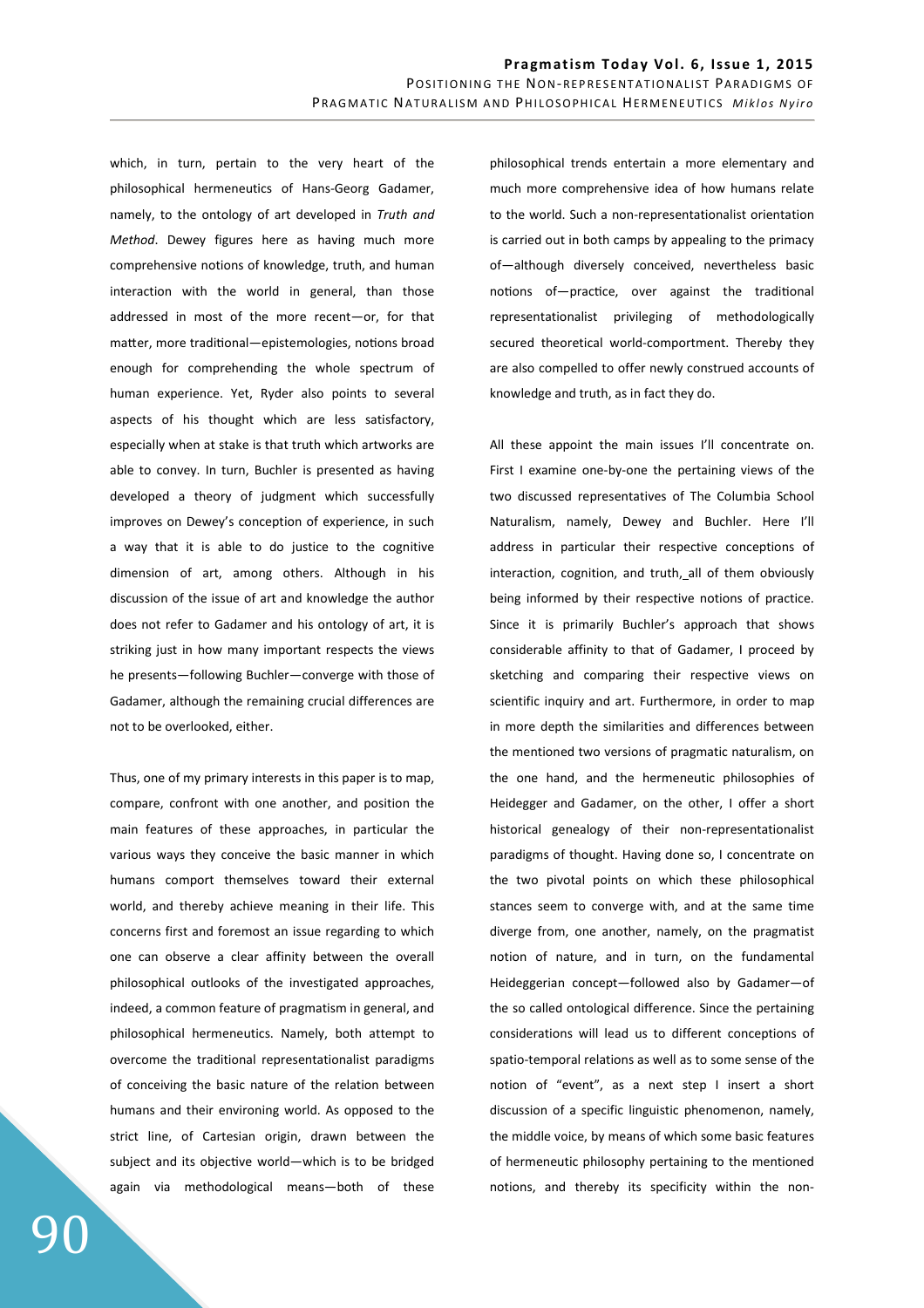representationalist paradigms, are to be highlighted. Finally, I conclude by focusing on and summing up the common and different traits of pragmatic naturalism and philosophical hermeneutics, especially with respect to the rather epistemological issues implied by them.

The structure of the paper is the following, accordingly:

#### *I. Introduction*

*II. The Pragmatic Naturalism of Dewey and Buchler*  II.1. Dewey on Practice, Cognition, and Truth II.2. Buchler's Theory of Judgment. An Attempt at Improving Dewey's Theory of Experience *III. Positioning Pragmatic Naturalism and Philosophical* 

*Hermeneutics* 

- III.1. Positioning Buchlerian Naturalism and Gadamerian Hermeneutics along the Issues of Scientific Inquiry and Art
- III.2. Overcoming Modern Subjectivism. A Genealogy of the Discussed Non-
- representationalist Paradigms of Thought
- III.3. Heidegger's Idea of Ontological Difference and the Buchlerian Notion of Nature

#### *IV. Truth and Event*

IV.1. Medial Events, Middle Voice, and Philosophical Hermeneutics IV.2. Epistemological Consequences. Truth, Justification, Event, Interpretation

## **II. The Pragmatic Naturalism of Dewey and Buchler**

#### **II.1. Dewey on Practice, Cognition, and Truth**

As it is well known, Dewey's pragmatism departs from the long-standing Western tradition of privileging theory over against practice, and he does so by developing a non-dualistic account of experience, and of nature as it is experienced. His departure concerned both basic historical forms of privileging theory, namely, the high esteem for the theoretical way of life (originating in ancient Greece), and the modern representationalist view of the relation between cognition and world (originating primarily from Descartes). As an illustration of Dewey's non-representationalist agenda I quote only one short passage, from 1908:

"The issue is no longer an ideally necessary but actually impossible copying, *versus* an improper but unavoidable modification of reality through organic inhibitions and stimulations, but it is the right, the economical, the effective, … the useful and satisfactory reaction *versus* the wasteful, the enslaving, the misleading, and the confusing reaction" (Dewey 1908a, 134).

This orientation entails a shift away from the primacy of theory within the theory-practice opposition, to the alternative between good or less satisfactory actions and reactions. By this move theory becomes understood as a particular practice, namely, a tool in the service of action within an overall primacy of practice.

The primacy of practice has been foreshadowed in the history of philosophy at least from Kant's so called anthropological turn onward, who discerned the real role of reason in its being constitutive of morality, rather than cognition. In fact, such a primacy became a recurring topic in the form, e.g., of Fichte's concept of "I" in which being and acting overlap one another; or in the views of Schelling, Schopenhauer, and Nietzsche, according to which being is ultimately willing; or in Marx notion of production, etc. It is peculiar to Dewey's metaphysics, however, that practice for him is to be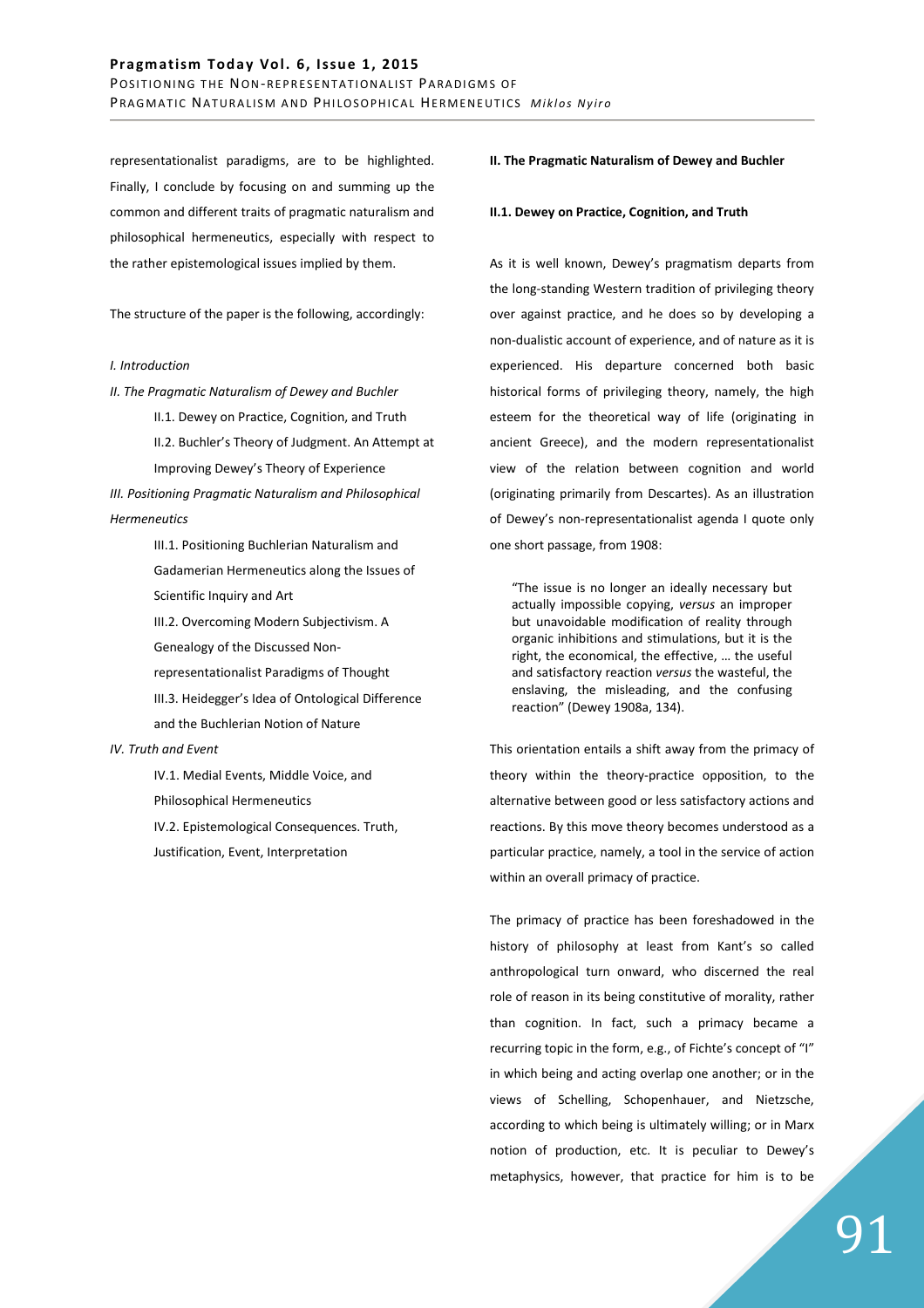understood as "the practical machinery for bringing about adaptation of the environment to the life requirements of the organism" (ibid., 133), in short, as the functioning of organic human life. In such a context, everything receives its determination through the function it has, namely, the role it plays in the overall operation of the human organism.

Accordingly, cognition for Dewey is itself an organic process, fully derivative of practice:

"[…] the appropriate subject-matter of awareness [i.e., cognition] is not reality at large, a metaphysical heaven to be mimeographed at many removes upon a badly constructed mental carbon paper which yields at best only fragmentary, blurred, and erroneous copies. Its proper and legitimate object is that relationship of organism and environment in which functioning is most amply and effectively attained; or by which, in case of obstruction and consequent needed experimentation, its later eventual free course is most facilitated" (ibid., 136).

The function of cognition is to help overcome whatever obstacle arises in the ongoing flow of precognitive, practical activity (see also Blattner 2000, 232-34). Ideas are, similarly, to be regarded as what their functions are, namely, they are intentions to get practical organic activity back under way in some definite fashion, they are plans or rules for action. As Dewey puts it: "ideas are essentially intentions (plans and methods), and […] what they, as ideas, ultimately intend is *prospective*—certain changes in prior existing things" (1908b, 99). The purpose of knowing is to secure the undisturbed flow of practical life, and for that end, to assist the controlling of the environment. The truth or falsity of a particular idea or a unit of knowledge is to be determined according to its success or failure at fulfilling *that* function. A true idea is an operational one: one that works, one that is a solution to a problem, one that "corresponds," that is, answers―like a key to the condifons set by a luck―to the functional demands. Success in solving that problem which gave rise to the idea of how to solve it, makes that idea warranted assertable, and in that sense true.

As Ryder points it out in his volume, Dewey's understanding of what counts as knowledge and truth is much more comprehensive than most approaches to that issue developed in more recent epistemologies, analytic or otherwise. The fact that cognition is treated by Dewey as a functional element of a general, creative process of evolving experience seems to be a conception broad enough for comprehending the whole spectrum of the various ways in which humans comport themselves to the world. Yet, there are less satisfactory aspects of Dewey's approach, too, which may become explicit and especially pressing with regard to the question of the cognitive import of art—and Ryder does not fail to point them out. He enumerates two of the possible obstacles to "building into Dewey's sense of logic the cognitive dimension of art" (2013,  $7/15$ ).<sup>3</sup> The first is that for Dewey science remained the paradigmatic instance of knowledge, and even if he conceived scientific inquiry in broad, non-representational terms, "it is not clear," Ryder writes, "that it can accommodate knowledge that results from query of the sort that characterizes the arts" (ibid.). Furthermore, insofar as Dewey equates true knowledge with warranted assertability, to that extent he tends to privilege knowledge in the form of propositional truth. But such a conception is "likely to be too restrictive to handle cognition in the arts, simply because the arts are not for the most part about assertions, warranted or otherwise" (Ryder, ibid.).

In sum, although Dewey redefined the whole epistemological issue of cognition and, indeed, the very relation between humans and their environment in general in an anti-Cartesian and non-representationalist manner, namely, in terms of the factual practice of organic human life (rather than sheer thought), he nevertheless tended to think along the model of scientific inquiry and its propositional truth. And even if

 $\overline{a}$ 

<sup>&</sup>lt;sup>3</sup> I refer to Ryder's volume by the formula: chapter number / page number *within that chapter*, for I have access only to a chapter by chapter division of the book.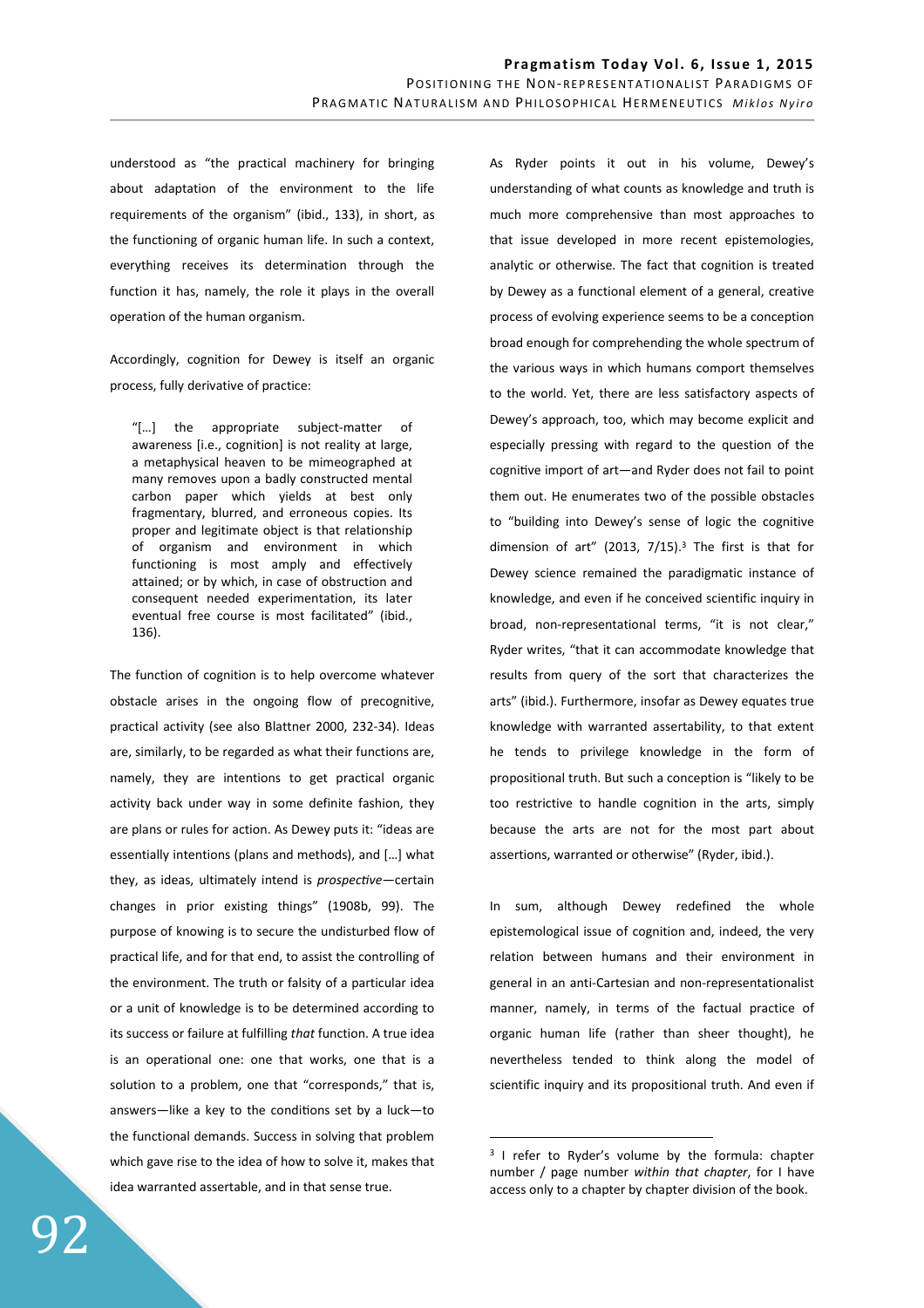he recognized the warrant of such a truth in its practical, operational, functional success, the enumerated doubts pertaining to these and similar issues are reasons good enough for exploring the ways and possibilities in which Dewey's conception of experience and interaction may be improved.

## **II.2. Buchler's Theory of Judgment. An Attempt at Improving Dewey's Theory of Experience**

With that purpose in mind, Ryder turns to Justus Buchler's pertaining considerations, who was explicit on the point that Dewey's tendency to think of knowledge in terms of inquiry was a major shortcoming of his conception of experience in general. Buchler developed his theory of judgment and his resulting concept of query as an attempt to correct just that Deweyan tendency and, indeed, the traditional view of knowledge prevailing in it, namely, knowledge understood as the result of inquiry. The aim of Buchler's approach is to recognize and acknowledge the *various* ways in which humans interact with, and thereby may learn about, their environment. Whenever some kind of selection governs an interaction, a selection in the sense of "a more or less systematic organization or manipulation of complexes toward some end or […] result" (Ryder 2013, 7/22), such an interaction is a judgment according to Buchler. Judgments, then, are purposeful orderings of the complexes that surround us, and they are classifiable in three basic groups: they are either assertive, or exhibitive, or else, active judgments.

So called assertive judgments are generally propositional statements, and they are evaluable regarding their truthvalue. It is noteworthy that assertive judgments need not necessarily be linguistic (Ryder's example here is a mathematical equation). And, of course, the sheer fact that an utterance is linguistic does not already render it assertive-consider e.g. a linguistic performance, a recitation, which is a case of exhibitive judgments. As such, it does not so much state something factually true

or false, but rather reveals some novelty about its subject matter, as works of art generally do. The evaluation of exhibitive judgments differs from how we evaluate assertive judgments, namely, according to their (referential) truth-value. For an exhibitive judgment is rather suggestive and evocative, and it is evaluable "for example by the deeper understanding and appreciation it enables or by the expanded possibilities it reveals," Ryder explains (ibid., 7/18). Finally, so called active judgments manipulate their surroundings by acting upon them, by doing something with them to some effect. A typical case of assertive judgments is a declarative sentence; that of exhibitive judgments is any work of art; and an activity of producing something or just doing something (not assertive or exhibitive) falls in the category of active judgments.<sup>4</sup>

These categories of judgment are only ideally distinguishable in a clear cut manner, practically they often overlap one another. Nevertheless, all of them may yield some kind of knowledge: they may highlight, explore, or reveal in one way or other the complexes they are to judge. Furthermore, when judgments of any kind are developed in some methodic or systematic way, they become sharpened and interrogative procedures, that is, instances of query. Insofar as such interrogative procedures may yield real knowledge, the results of query of any of the enumerated kinds are to be regarded as of cognitive value. The obvious aim of Buchler's theory of judgments and his concept of query, in which such a theory culminates, is to make room for a notion of cognition wider than that implied by scientific inquiry (which is a specific form of query, one properly to be associated with assertive judgment). Science, art, but

 $\overline{a}$ 

<sup>&</sup>lt;sup>4</sup> It may be of some interest to note that Buchler's classification coincides to a remarkable extent with the pertaining division introduced by Wilhelm Dilthey (1927). Within the so called objectifications of life (*Lebensauserungen*) Dilthey differentiated between the following three groups: concepts, judgments, patterns of thought; acts or actions; and expressions of lifeexperience (*Erlebnisausdrücke*).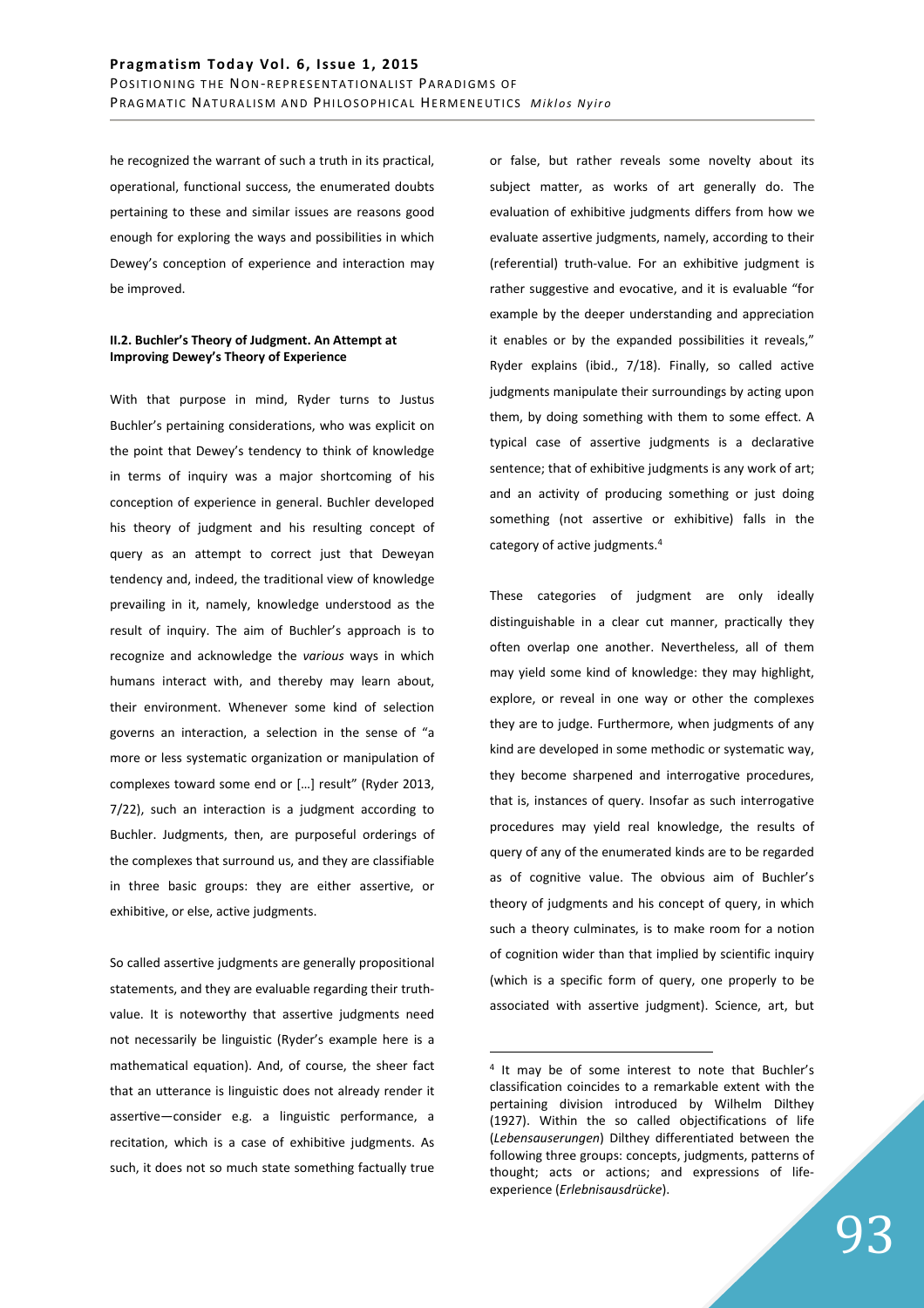also perfecting of any kind of activity-all of these are forms of query for Buchler.

The claim that knowledge results from such a comprehensive notion of query, which in turn is not exhaustible by any procedure of inquiry associated with assertive judgment or propositional truth, demands of course that the concept of truth be broad enough to cover non-propositional forms of truth. Ryder in fact develops a pluralistic notion of truth claiming that:

"[…] truth itself has a multiple meaning […] In some cases […] truth is a matter of accurate depiction or reflection, in others it is a matter of insightful evocation, and in still others it has to do with having an impact on us. All of these and no doubt other senses of truth have in common the fact that they enable us to carry on, to move on to the next proposition, belief, insight, or experience" (ibid., 7/27).

In order to broaden, accordingly, Dewey's definition of truth as warranted assertability, Ryder introduces the notion of truth as "'warranted actionability,' whatever its source and in whatever orders of our experience it is relevant" (ibid.). It must be stressed, furthermore, that the author emphasizes here the fact that "truth has something to do with the moving forward" and that it has a verbal sense such as depicting, enabling, engendering something, etc., rather than a static sense of reflecting some state of affairs (ibid., 7/26-7). It is especially this verbal sense of truth which I'd like to address below, comparing it with a similar notion in the context of hermeneutic philosophy (part IV.). Before that, however, I'll try to position the two discussed nonrepresentationalist paradigms of thought in several different respects.

**III. Positioning Pragmatic Naturalism and Philosophical Hermeneutics** 

**III.1. Positioning Buchlerian Naturalism and Gadamerian Hermeneutics along the Issues of Scientific Inquiry and Art** 

On this point it is quite a natural step to turn to that philosopher, namely, to Hans-Georg Gadamer, who devoted most of his energies to the philosophical justification of both the cognitive import of art and the scientific value and dignity of the humanities.<sup>5</sup> On a point of his volume Ryder makes the following suggestion: "epistemology generally would do well to reexamine its principles with the cognitive capacity of art in mind" (2013, 7/25). In fact, this is almost exactly the task we find carried out in Gadamer's magnum opus, except that―for reasons to be explained later on―his investigation takes the form of ontology, rather than epistemology.<sup>6</sup> If we now begin to compare the kind of Buchlerian pragmatist naturalism Ryder advocates with Gadamer's philosophical hermeneutics, we find the first important similarity, accordingly, in their very orientation. Namely, both of these philosophical approaches are motivated by the task of legitimizing forms of cognition beyond that implied by scientific inquiry.

 $\overline{a}$ 

<sup>&</sup>lt;sup>5</sup> The fact that Gadamer has been preoccupied by these themes is immediately reflected in the very titles of the first two (out of three) parts of his *magnum opus:* "Part I. The question of truth as it emerges in the experience of art," and "Part II. The extension of the question of truth to understanding in the human sciences."

<sup>6</sup> Ryder writes: "Imagine how differently naturalist epistemology might have developed had it begun with the […] reasonable assumption that because art results in understandings and insights that we have every reason to count as knowledge, we may therefore regard the knowledge generated by art as among the paradigmatic instances of knowledge. That this has not occurred is clear from the fact that one is hard pressed even to find the word 'art' in the indexes of major epistemological studies" (ibid., 7/24). Yet, in Gadamer's case experience of art is the paradigmatic instance of knowledge drawn from any kind of non-methodical, hermeneutic experience.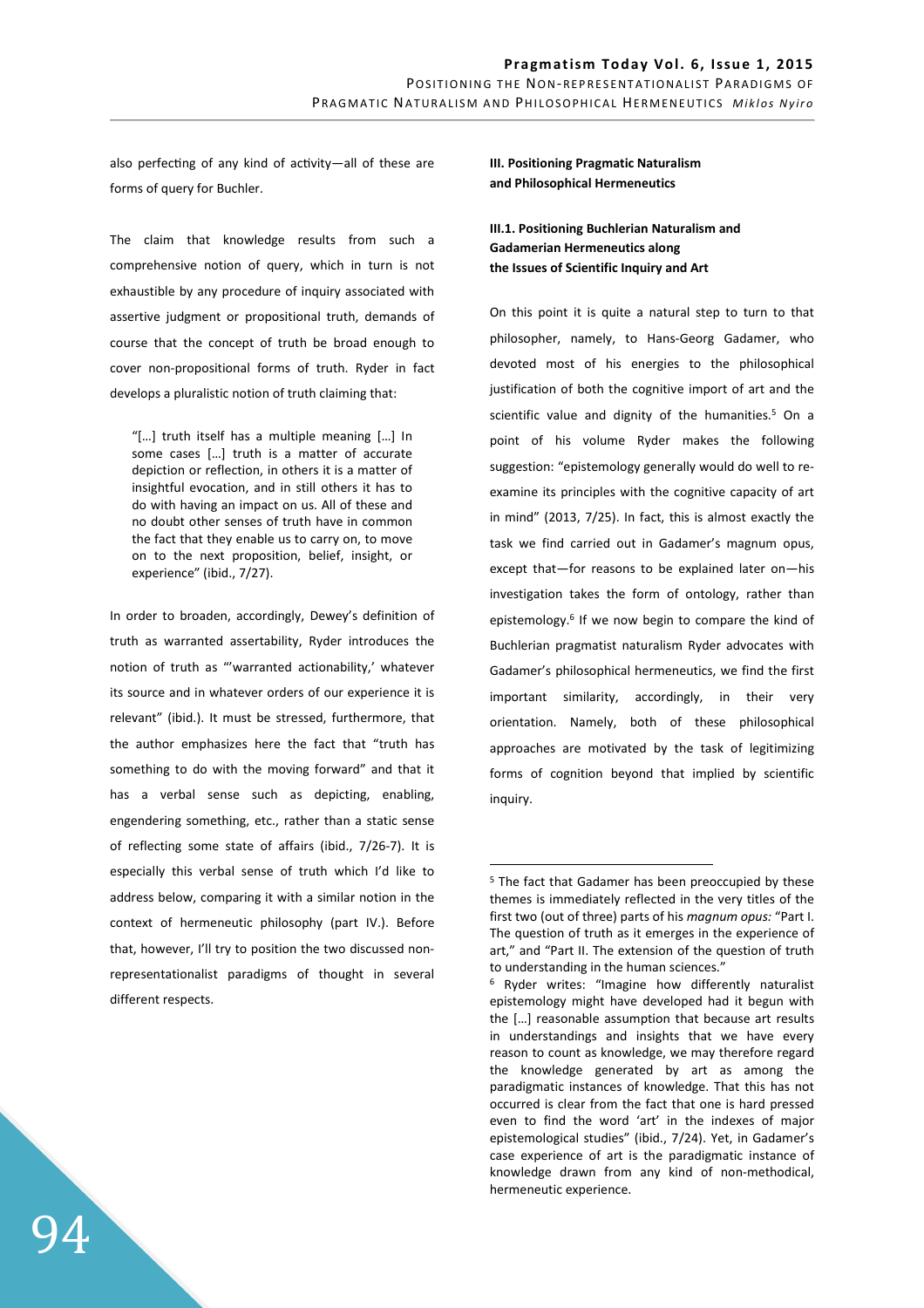Attacks on objectifying knowledge have been launched on the Continent most explicitly perhaps by Husserl, Heidegger, and Sartre. Husserl regarded objectivism as untenable within the phenomenological framework of the immanency of intentional consciousness, insofar as objectivism implies the "transcendent moment" of adequacy to a mind-independent reality and as such it is to be "bracketed" in the process of so called phenomenological reduction. In turn, Heidegger and Sartre criticized objectivism mainly as an escape from the existential concern for authenticity. In *Truth and Method*, however, Gadamer advocates a more relaxed position toward objectifying knowledge-similar to that reflected in Buchler's theory of judgment―insofar as he defends the truth claim of hermeneutic query beyond―and not instead of―that acquired methodologically. This, then, is a second similarity between the discussed two positions. Gadamer, no less than the Buchlerian version of naturalism, does acknowledge a certain validity of scientific knowledge. What he refuses, though, is the sciences' hegemonic claim that methodologically secured and in that sense objective knowledge would be the only, or even primary, form of truth. It is for that reason that in his magnum opus Gadamer aims at exploring the whole breadth of the so called "hermeneutic phenomenon" (namely, experience of art; experience of history―especially, but not exclusively-in the humanities; and linguistic worldexperience in general, also in its philosophical refinement), defends the peculiar truth claim of such kinds of hermeneutical experience, and highlights their role within the *Bildung* of individual and communal life.<sup>7</sup>

 $\overline{a}$ 

Nevertheless, Buchler and Gadamer apparently conceive the defining characteristics of scientific inquiry in somewhat different terms, and this seems to inform to a considerable extent the rest of their theories. For Buchler, the peculiarity of science is that it utilizes the human capacity for producing assertive, propositionally fixed judgments. In turn, the peculiarity of science for Gadamer is that it aims at producing objectifying, decontextualized knowledge through methodological rigor.<sup>8</sup> For Gadamer, the opposition between scientific and other kinds of cognition rests on the difference between practices that are methodologically secured and those interpretive ones which-for a number of reasons discussed below, the so called hermeneutic circularity being only one of them―escape methodology; whereas for Buchler the corresponding opposition between assertive and the other two kinds of

 $\overline{a}$ trait in common. They all select aspects of their subject matter and relate them in new ways, whereby they generate, and reveal to an audience, new relationships, new meanings, and new experiences. These activities are all creative of our world precisely in that they bring to our attention ways of seeing and thinking that had not been available before. Furthermore, in doing so they are not simply revealing something that has all along been hidden, waiting to be discovered. On the contrary, they are creating new properties of the world, novel characteristics of the subjects they study and of the lives of those of us who interact with them, as either observers or participants" (2013, 5/11).

<sup>8</sup> For sake of clarity, it is advisable to differentiate between the possible meanings of the term "objective." In its strongest sense "objective" refers to either the notion of reality-in-itself, or the ideal case of knowledge representing such reality-in-itself, apart from any subjective moment within such knowledge. In turn, objective knowledge in the Kantian sense pertains to the world of phenomena and obtains its objective validity―not so much from mind-independent reality, but rather-from the fact that each and every rational subject has the same a-historical a priori constitution of consciousness the proper use of which may produce knowledge valid for all. Today, however, when the notion of such an a-historic structure of consciousness, as well as the possibility of having access to reality as it is in itself, are mostly regarded as untenable, the term "objective" is for the most part taken in a more realistic sense, one that typically refers to results of scientific, methodically secured procedures (such as e.g. an experiment) designed to exclude subjective and other equivocal moments from the inquiry.

<sup>&</sup>lt;sup>7</sup> It is striking how similar the setting, the terms, and the description of the significance of the arts and the humanities offered by Ryder are: "Modernism has emphasized objectivity to such an extent that it has obscured the many respects in which people in fact do create our lives, our societies, and most importantly the respects in which our lives have meaning. This is done implicitly in daily life. More formally, it is done through the arts and the humanities, more than anywhere else. Literature, music, the visual arts, the performing arts, history, and even philosophy […] have one important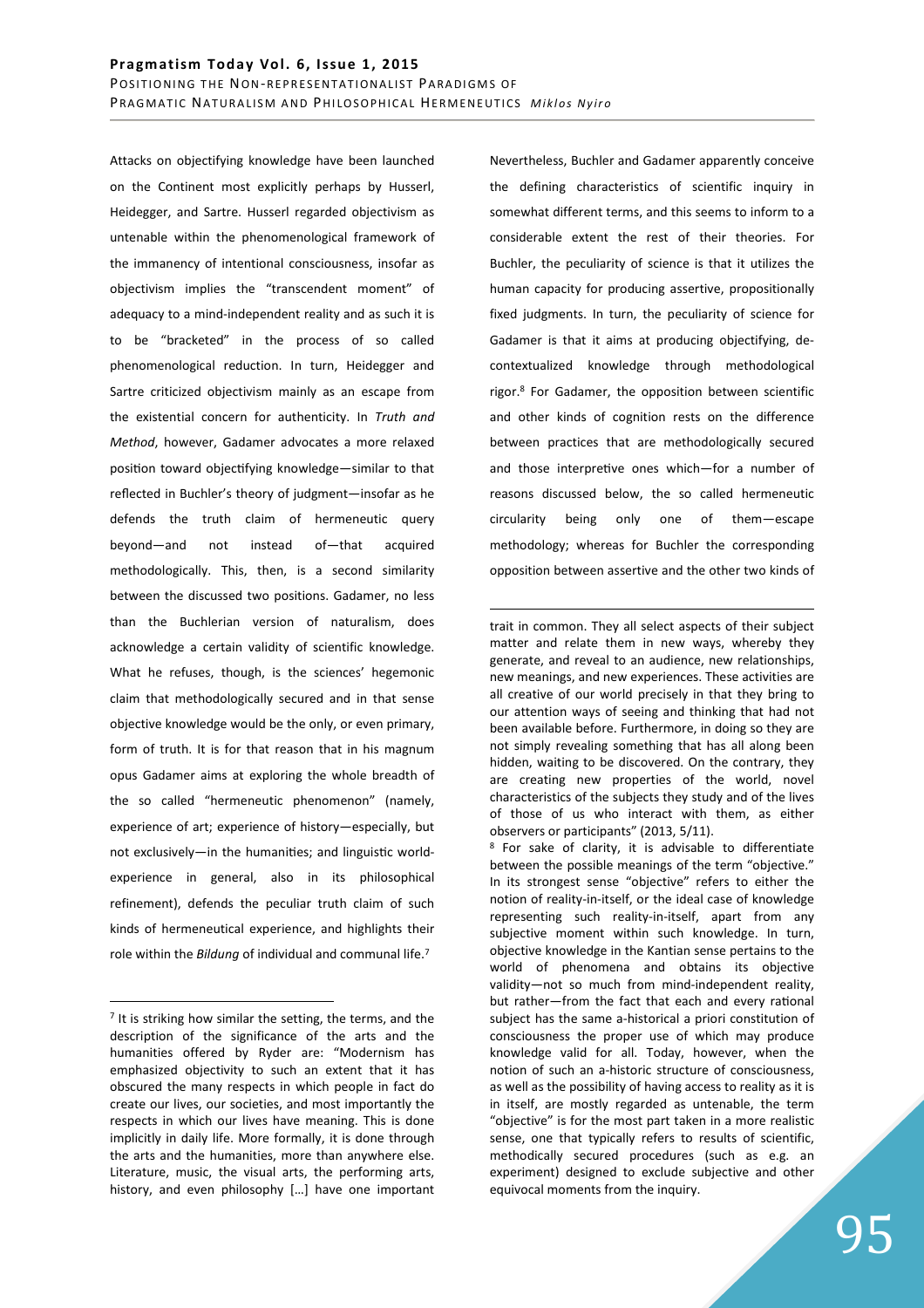judgment rests on the difference between propositional and non-propositional embodiments of judgment, all of them being capable of methodical or systematical refinement.

There are at least two important aspects to this apparent difference. The first is that according to Gadamer the assertive judgments typically produced in the sciences, and philosophy influenced by the sciences, feed on a nominalist grasp of language, namely, language utilized as a system of signs rather than approached as a speculative-mirroring medium of ontologically constitutive reality. Furthermore, methodology and nominalist utilization of language go hand in hand, insofar as methodical procedures aim precisely at excluding-beyond all the subjective factors-linguistic equivocity inherent in nonterminological language usage. To that extent, Gadamer's distinction between methodological and hermeneutic practices seems also to imply or comprehend the Buchlerian distinction between assertive and other kinds of judgments: methodological practices aim at producing propositional truths, whereas hermeneutic practices may lead to some understanding which is expressible in non-propositional language, exhibitive artworks, or actions, which nevertheless reflect some truth. But Gadamer's distinction does not only seem to comprehend Buchler's insights in this respect, it seems to point beyond the latter-and that concerns the second aspect to be highlighted here.

Namely, the human capacities for presenting forms of cognition beyond that implied by scientific inquiry are certain non-assertive types of judgment for Buchler, whereas it is understanding for Gadamer. Although there certainly are discernible overlaps between the two notions, of utmost importance here for us are the differences between them. In his sketch of the history of the concept of judgment Gadamer traces it back, first, to the humanist notion of *sensus communis* (not to be equated with Aristotle's similarly termed concept developed in *De Anima*!), and in a second step, to the Greek notion of *phronesis,* the Aristotelian elaboration of which offers the very model for Gadamer in articulating his notion of understanding. All these are important here for two reasons. The first is that by means of such a genealogy Gadamer immediately situates the whole of his philosophical approach in the humanist tradition, and this is reflected in the fact that the "organ" of hermeneutic query-that which governs it- is not so much any systematic procedure, but rather, a "universal and common sense" (*sensus communis*). Such a "sense" is not a psychological talent, not something we may or may not have by nature. It is something one may acquire exclusively through *Bildung*  (see the chapter on *Bildung* in Gadamer 2004, esp. 15- 17)*.* Although such a *sensus communis* includes in itself the capacity of judgment, it points beyond the latter, insofar as it is a disciplined "sense" acquirable only in the process, and as a result, of having become *gebildet*. To that extent, there seems to be a tension on this point between Buchler's and Gadamer's views. For the methodic or systematic sharpening of judgment-be it assertive, exhibitive, or active-is part and parcel of Buchler's notion of query. As opposed to that, the *sensus communis* governing hermeneutic practice cannot, by any means, be methodized, systematized, let alone being formalized.

The fact that hermeneutic practice resists methodology is also underlined by another, even more decisive aspects, and that is the second lesson to be drawn here from Gadamer's mentioned genealogy. This concerns the very nature and constitutive moments of understanding, the core concept in hermeneutics which refers to the elemental mode of our being open for whatever is. Nevertheless, I'll address here several issues regarding the treatment of art in the presently discussed authors, primarily because it is the experience of art-as the paradigm case of hermeneutic experience in general-on which the peculiarities of Gadamer's ontological conception of understanding can most readily be demonstrated.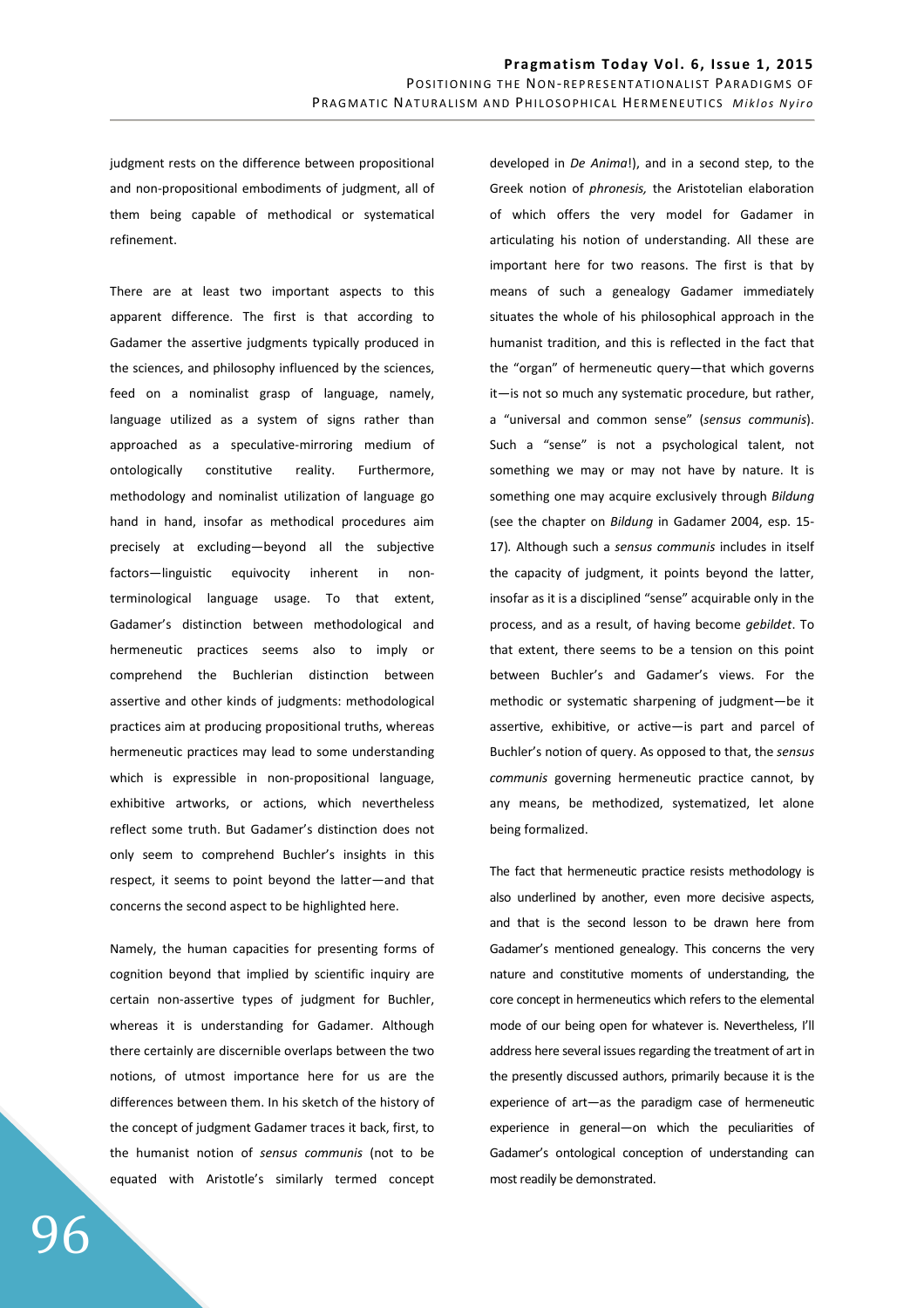As mentioned earlier, Gadamer takes the cognitive significance and truth claim of art for granted, just like Buchler and Ryder do. He would probably subscribe to Buchler's claim that art can most readily be associated with a kind of exhibitive judgment, too. For Gadamer's central notion for describing "the mode of being of the work of art," that is, what art "does" or is able to achieve, is *Darstellung*, and this concept implies "exhibiting" or "displaying," as well as "presentation" (the term with which *Darstellung* is translated in the English edition of *Truth and Method*). This suggests, already on the level of terminology, a certain proximity of the pertaining views of these authors.

Now, in Dewey's notion of continuously evolving experience there seems to be no clear distinction between making an artifact and creating a work of art. In turn, Buchler's theory of judgment does make room for such a distinction, insofar as creating artworks is a matter of exhibitive judgment, whereas making artifacts results from a form of active judgment. Nevertheless Gadamer, who in this regard follows the Greek distinction between *techné* and *poiesis*, not only draws the distinction between "making" and "creating," but he does so by referring to a peculiar ontological process. For it is part of the essence of making or producing something that there is a plan (based on an idea of the product) available in advance, and the task is to realize it―which can be done repeatedly. As opposed to that, it is an essential characteristic of artistic creation that it cannot in a strict sense be reproduced. This fact points to an essential feature of works of art, namely, that every truly artistic creation is as much the outcome of an uncontrollable event, of a unique and unrepeatable event of "succeeding," as it is the result of an effort on the artist's part. With this, a notion of event constitutive in the creation of artworks comes to the fore.

Furthermore, in a chapter of his volume titled "Making Sense of World Making: Creativity and Objectivity in Nature" Ryder makes the point that "creativity and objectivity […] stand in a symbiotic relation with each other. Objectivity provides the framework in which creativity occurs, and creativity is the developmental process of the world" (2013, 5/13). This amounts to conceiving the basic relation between nature and art in a very similar way as that emphasized by Gadamer. For in that respect, too, Gadamer follows ancient Greek insights according to which there is a sense of continuity between art and nature, namely, art having its place where nature left room for its further perfection. Gadamer underlines such continuity by maintaining that the form of motion which prevails in nature and the verbal sense of the "being" of artworks as they are experienced are the selfsame. Both of them take place in the form of play (*Spiel*), namely, as "self-presentation (*Selbst-Darstellung*) [which] is the true nature of play" (Gadamer 2004, 115). It is for that reason that nature has for long been regarded as the model for conceiving the essence of art:

"[…] the being of the work of art is connected with the medial sense of play (*Spiel*: also, game and drama). Inasmuch as nature is without purpose and intention, just as it is without exertion, it is a constantly self-renewing play, and can therefore appear as a model for art." "[…] self-presentation is a universal ontological characteristic of nature" (Gadamer 2004, 105, 108, respectively).

However, for Gadamer the mentioned continuity prevails not merely between art and nature, but indeed, between any mimetic representation and its "original," what it represents. And such continuity is of primary importance for showing the cognitive dimension of art. For art is not to be regarded, as it became customary at least from Schiller onward, as a matter of "beautiful semblance," that is, the opposite of reality. On the contrary: artistic presentation has an essential, ontologically constitutive relation to that what it exhibits. Gadamer shows that for example in the case of pictures which differ from sheer copies precisely in virtue of their standing in such an essential relation to their originals. But more generally, his point is that any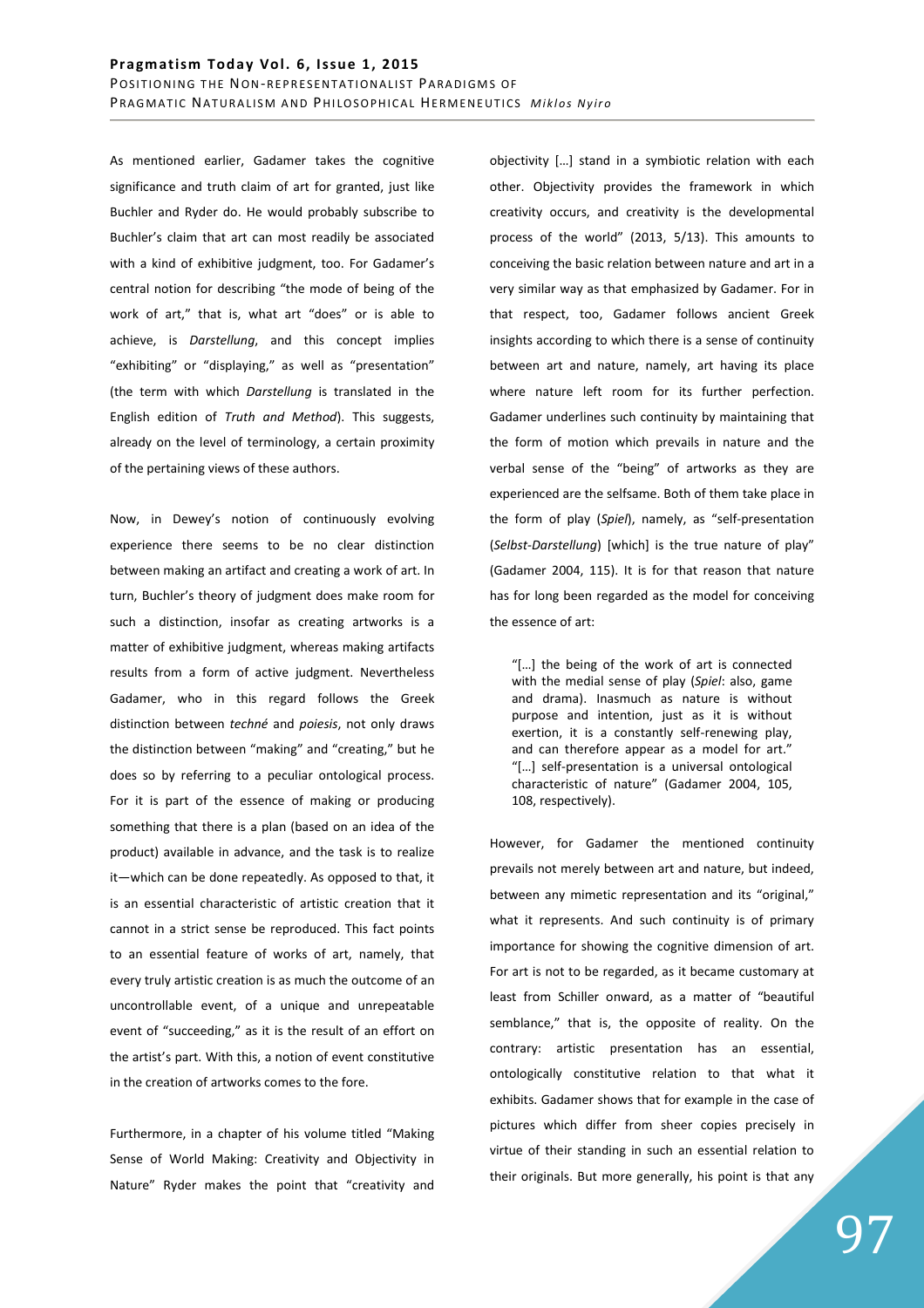case of mimetic representation is not only an act of highlighting the essential features of that which is being mimetically presented, but such an act of highlighting is made possible by an emanation-like event that guides the process in which one tries to capture the original. Mimetic representation is that *of* the original―in the sense of both subjective and objective genitive, but with a greater emphasis on the latter-it is grounded in a prevailing ontological relation between the representation and what it represents:

"The content of the picture itself is ontologically defined as an emanation of the original." "The work of art is conceived as an event of being (*Seinsvorgang*) […] Its being related to the original is so far from lessening its ontological autonomy that, on the contrary, I had to speak [...] of an increase of being" (Gadamer 2004, 135, 145, respectively).

As we can see, the concept of *Darstellung* is an overarching notion for Gadamer, one that binds together the concepts of art, play (as well as the spectator, who "despite the distance […] still belongs to play"), but eventually also the concepts of word, and furthermore, speculative language, and Being (namely, the "speculative character of being" as "self-presentation," where self-presentation "and being-understood belong together"-Gadamer 2004, 115, 427, respectively):

"Obviously it is not peculiar to the work of art that it has its being in its presentation, nor is it a peculiarity of the being of history that it is to be understood in its significance. Self-presentation and being-understood belong together not only in that the one passes into the other […]; speculative language, distinguishing itself from itself, presenting itself, language that expresses meaning is not only art and history but everything insofar as it can be understood. The speculative character of being that is the ground of hermeneutics has the same universality as do reason and language" (Gadamer 2004, 427).

What is important here for us is that *Darstellung*, especially in its primary sense of *Selbst-Darstellung*, is an utter ontological notion for Gadamer, one that refers to an anonymous process of the emanation-like selfpresentation of Being, a temporal fulfillment in which we are faced with, and our understanding may be enlightened by, whatever presents itself for us. What is primarily "exhibitive" in the context of philosophical hermeneutics is not merely one of the forms of human judgment, as it is the case in Buchlerian pragmatic naturalism, but rather, it is the achievement or fulfillment (*Vollzug*) of something supra-individual, and even―partly―supra-human.

However, the most important question regarding such a result is perhaps this: *How are we to make a somewhat clearer sense of such an opaque, for many even unintelligible, notion, namely, of something like a nonhuman quasi-agency?* It is this question that leads us, first, to the task of presenting a short genealogy of the discussed non-representationalist paradigms of thought; second, to an analyses of the two key notions of these paradigms; and third, to the discussion of a peculiar linguisfc phenomenon―the so called middle voice―which is to shed some light on the ontological notion of "event."

# **III.2. Overcoming Modern Subjectivism. A Genealogy of the Discussed Non-representationalist Paradigms of Thought**

In order to see more specifically the points on which the views of the discussed thinkers seem essentially to converge and/or diverge, I begin with sketching a short genealogy of their non-representationalist paradigms of thought. By the term "non-representationalism" I refer to philosophical approaches which conceive the relation between cognition and world in other than the representational terms of accurate mirroring or reflecting.<sup>9</sup> In fact, many of the 19<sup>th</sup> and 20<sup>th</sup> centuries'

 $\overline{a}$ 

<sup>&</sup>lt;sup>9</sup> It is worth of note, however, that such nonrepresentationalist approaches need not at the same time to deny or exclude the possibility that certain world-comportments of ours are able to represent in some sense our environing world. Yet, they certainly do not regard the cognitive acquisition of "objective"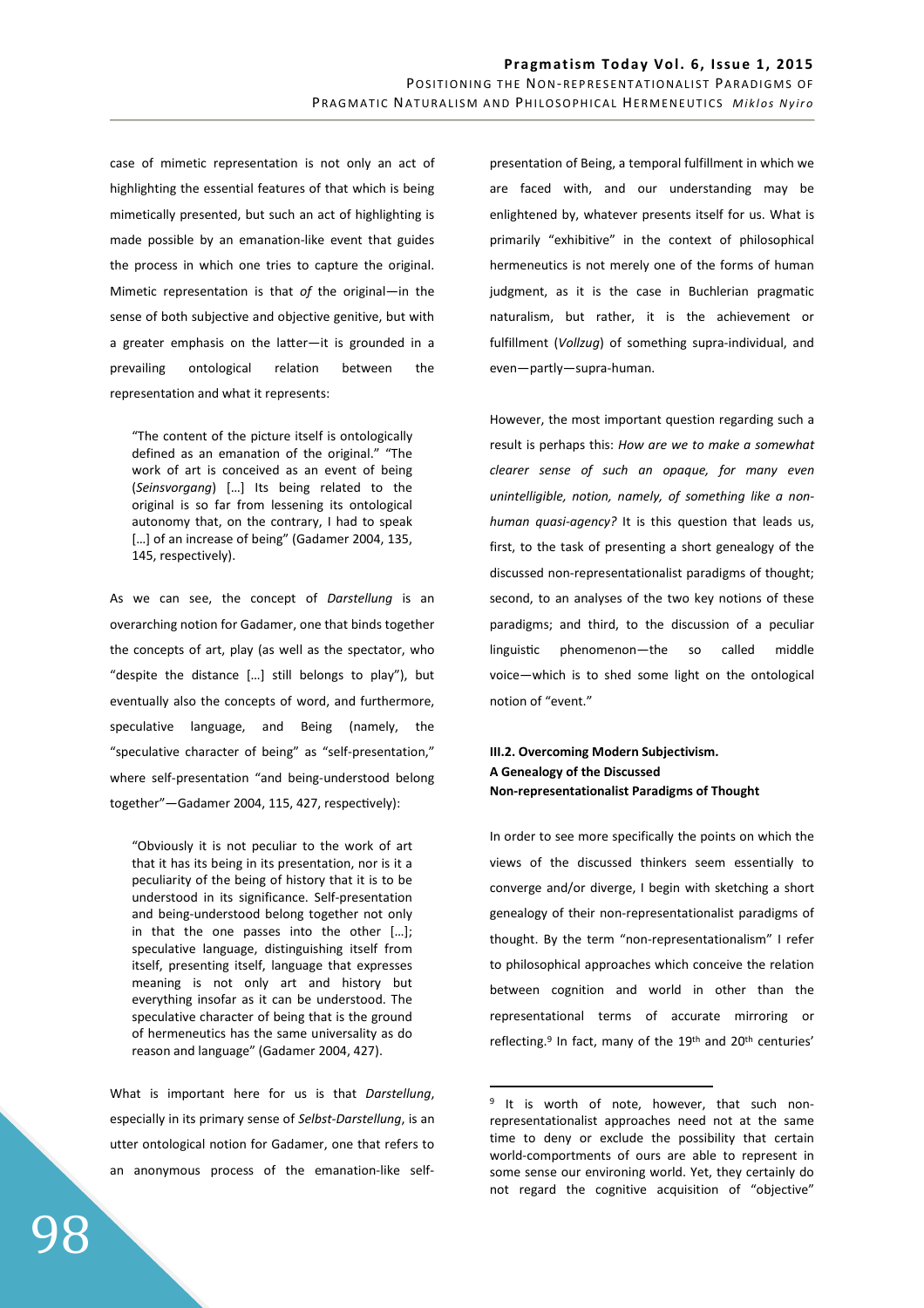main philosophical initiatives struggled with representationalist conceptions of knowledge, as well as with the formalism and self-referentiality inherent in the modern notion of subjectivity underlying them.<sup>10</sup> The latter notion was introduced by Descartes' *cogito me cogitare* (subject as a reflective, thinking substance), and it was retained also in Kant's concept of a transcendental synthesis of apperception. Nevertheless, if the roots of representationalism are primarily to be associated with the rationalist and empiricist traditions, than the deepest roots of non-representationalism can be found, I would argue, in Kantian transcendental idealism. For according to the so called Copernican revolution "objectivity" is constituted, at least regarding all the aesthetic and rational elements of its form, by subjectivity; and the concomitant results are, on the one hand, that reason has only a regulative role in cognition, whereas its true constitutive role is to be found in guiding moral action, and on the other hand, that a basic distinction must be drawn between things-in-themselves and the way they appear for us, i.e. what is noumenal and what is phenomenal. These results amount to rendering untenable not only the classical notion of metaphysics―as an *a priori* discipline dealing with basic constituents of the mind-independent reality―but also the notion according to which what we can know only *a posteriori,* via rational representations of our empirical impressions about the things-in-themselves, is able adequately to mirror or reflect the things as they are in themselves.<sup>11</sup> In short, the Kantian non-

<u>.</u>

representationalist impulse can be found in his idealist principle of the transcendental "identity of subject and object," or else, his idealist constructivism, regarding cognition and knowledge.

Such a (transcendental) idealism found its continuation on the Continent in various trends, among them the two traditions important here for us, namely, German Idealism, and Husserlian phenomenology of consciousness. The static, a-temporal formalism―but not the ultimate self-referentiality-inherent in Kantian subjectivity has been overcome especially by Hegel's notion of a historically unfolding spirit, and in particular his concept of self-consciousness relying on material work, and in turn, also by Husserl's investigation into the temporal, process-like unfolding of the Kantian transcendental apperception, the process in which transcendental subjectivity constitutes pure consciousness through its intentional acts. Nevertheless, both of these approaches explored a temporal unfolding and self-constitution of some kind of subjectivity-be it an absolute, or a transcendental one, respectively.

The classical pragmatists reached also back to Kantian transcendentalism, but also to Hegelian historicism. They recognized the importance of the notion-of Hegelian origin―that the world-constitutive role of the subject should be extended to historically transformable categories instead of a-historical *a priori* structures of cognition. In that regard they referred primarily to human practices involved in ethically and politically structured networks of human needs and interests, and thereby they explicitly rejected the subject-centered conceptions of knowledge as mere reflection. This is the case in Dewey's approach, too, in which Hegelian historicity and Darwinian naturalism merged with one another, issuing in his all-encompassing concept of a more or less continuous organic process of evolving

 $\overline{a}$ 

representations of the world as the primary form of the relation between humans and their environment.

<sup>&</sup>lt;sup>10</sup> In this regard, consider e.g. Kierkegaard, Marx, Schopenhauer, Nietzsche, Dilthey, and Freud in the 19th century, and in turn, e.g. existentialism, versions of Marxism, (post-)structuralism, philosophical hermeneutics, deconstruction, and other French phenomenological approaches in 20th century Continental thought, and the entire tradition of American pragmatism and naturalism.

<sup>11</sup> It can be contested whether such phenomenal *a posteriori* representations still accurately reflect portions of mind independent reality, or they are to be regarded as belonging entirely to an other order than that of mind

independent reality. In any case, the Kantian Copernical turn points out basic difficulties in the idea of representationalism.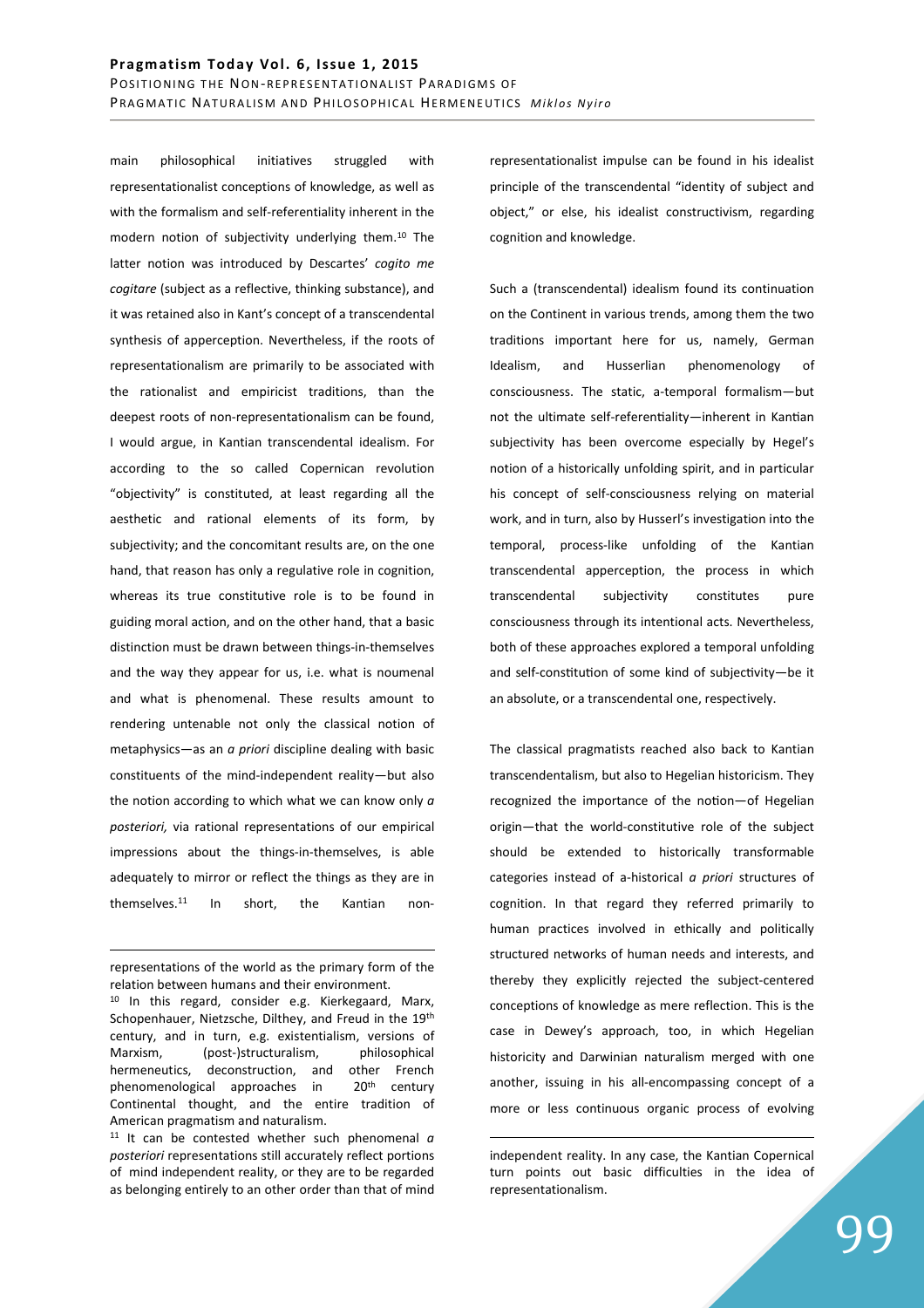experience and nature, a process in which all kinds of tradifonal dualisms―such as subject and object, or nature and spirit, etc.―dissolve. In other words, nonrepresentationalism takes on a naturalist outlook modeled on the paradigm of organic life processes in Dewey's case-one that has little to do with the mathematized concept of nature in modern sciences―and Buchler shares this naturalist impulse as we'll soon see in more detail, even if in very different, non-biologistic, and much broader terms.

Now, the affinity between these pragmatist traditions and Continental hermeneutic philosophies is largely due not only to their respective departure from modern Cartesian subjectivism, but also from the traditional Western emphasis on essences and substances. Pragmatism represents a "relational" way of thinking, one in which essence is being redefined and dissolved in terms of relations. On the Continent, Husserl's work on intentionality-the correlation of consciousness and its cognized "objects," i.e. the phenomena―has served as a decisive impetus for later developments toward a critical confrontation with, and ultimately temporalization of, classical substance-metaphysics. This was primarily achieved by Heidegger's so called "destruction" of the traditional presence-at-hand (*Vorhandenheit*) ontology.

Perhaps the chief novelty in the early Heidegger's thinking is that he gave an ontological―and historicist―turn to Husserlian phenomenology. *Being and Time* carries out such an ontological turn by an investigation that aims at uncovering the meaning of the Being of entities—and ultimately the meaning of Being as such―, and also by the fact that it introduces "understanding" as the ontologically basic constitutive element of the very Being of human *Dasein.* That turn is a historicist one at the same time, inasmuch as Heidegger invests the notion of Being with a temporal, verbal sense, and also because understanding proves to be finite, always already historically-culturally determined, and event-like. The proper subject matter

100

of such a phenomenological ontology is, then, the meaning of Being―always to be understood as the Being of something: of a certain kind of being, or the sum of beings―where Being is not itself an entity but "what shows itself in itself" (for us). Phenomenological ontology so conceived is "hermeneutic," furthermore, because "what shows itself in itself" for us can only be approached under certain interpretative-hermeneutic conditions, due to our tendency to be preoccupied by beings, rather than by the meaning of their Being. The central idea here, then, is that Being is conceived as a phenomenal and temporal event of self-showing, as opposed to the notion of "Being" understood as the "existence" or presence of some substance or presentat-hand entity. Heidegger captures this idea in his famous notion of "ontological difference." In turn, it is this Heideggerian idea and that of his phenomenologicalhermeneutic ontology-but not his fundamentalontological question of Being as such-that Gadamer follows in his elaborations of the mode of Being of art, or that of history, language, etc.

As the sketched genealogy of the discussed nonrepresentationalist paradigms of thought shows, they derive from the idealist and historicist impulses of Classical German Philosophy, and divide into naturalist and non-naturalist–phenomenological branches, regarding which the pivotal points are the pragmatist conceptions of nature and the Heideggerian concept of ontological difference. Now we turn to the exploration of these two issues, contrasting Heidegger's basic concept primarily with the kind naturalism Buchler advocates, for the simple reason that the latter is much more broadly conceived than Dewey's notion of nature, the latter being articulated solely in terms of organic human interactions.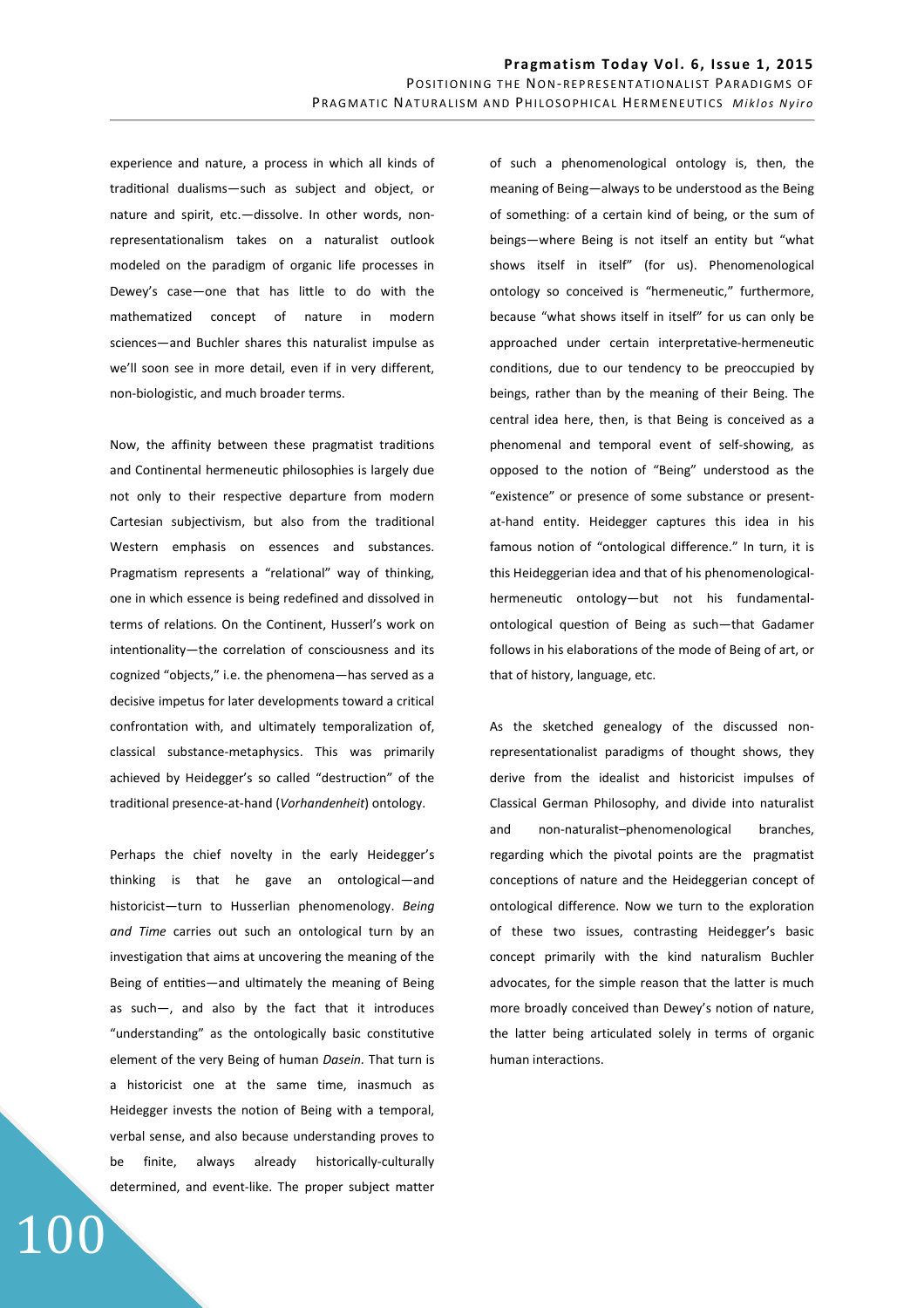# **III.3. Heidegger's Idea of Ontological Difference and the Buchlerian Notion of Nature**

In this part I proceed by characterizing the central notions of these two thinkers one after the other, and having done so, by relating them along certain common and divergent aspects of them.

Husserl's attack on naturalistic philosophy rests on a notion of nature according to which it is but the sum of the causal relations between entities in space and time (Husserl 1965, 79-122). Naturalism so conceived is unacceptable for Husserl within philosophy, because philosophy as a rigorous science must concern itself with "evidences"―phenomenologically reduced, final intuitions of meaning-attainable within the immanency of pure consciousness, and the basic feature of consciousness is intentionality. Intentionality and causality are the fundamental defining characteristics of two different domains of beings for Husserl, consciousness and nature, respectively, and it is the phenomenological investigation of the constitution of meaning in pure consciousness which is to ground any other sciences, among them the sciences of nature.

In turn, Heidegger points to the fact that in drawing such a distinction between consciousness and nature Husserl relies on a traditional distinction, one that is not justified by phenomenological insight. Instead of relying on inherited concepts taken over uncritically, one must phenomenologically inquire into the peculiar meaning that the very Being of different domains of beings in each case has for us, that is, into the modes in which the fact that such regions of beings "are" is in each case meaningful for us. In such questioning, the Husserlian notions of consciousness and its intentionality are replaced by Heidegger with the rather ontological notions of *Dasein* and its constitutive self-transcendence (its "openness"). This way a path is opened for a phenomenological re-description of the ontological specificity―in the sense of the specific meaning of

Being-of regions of beings referred to by traditional terms, such as nature, history, world, consciousness, ideal entities, etc.

The important point here for us is that Heideggerian phenomenological ontology aims at uncovering―not the metaphysical traits or "categorical" determinants (let alone objective attributes) of different kinds or regions of beings, but rather―the meaning (which is strictly speaking an "existentiale" and not a category) that the Being of such kinds of beings in each case has for us. This means that notions like that of nature and naturalism can acquire a definite meaning only subsequently, which is to say, by means of a phenomenological investigation into the regional ontology of nature as such, but in turn, such an investigation must rely on and be guided by a fundamental-ontological query into the meaning of the mode of Being of nature―and such meaning is attainable, if at all, only as something that phenomenally "shows itself."

Usually the term "nature" is supposed to refer to a specific region of beings, one which is to be distinguished from "history," or from "ideal beings" such as mathematical entities, etc. As opposed to that, those meanings which the Being of such regions of beings gain for us do not belong to any of these regions, because such meanings are not some kind of objectively or metaphysically determinable beings, but rather, they "appear as," "show themselves as," or "prove to be," such and such, and they do so in the mode of phenomenal "self-givenness" within our relation to or comportment toward the beings in our world. For example, without prior―although for the most part implicit―understanding of what it means that there is such a thing as a tool, no making use of tools would be possible. Such meanings are understood―in a covered up manner, to be sure―prior to any explicit comportment toward beings. And such understanding is neither something "subjective," nor something "objective"-it emerges within, and in virtue of, our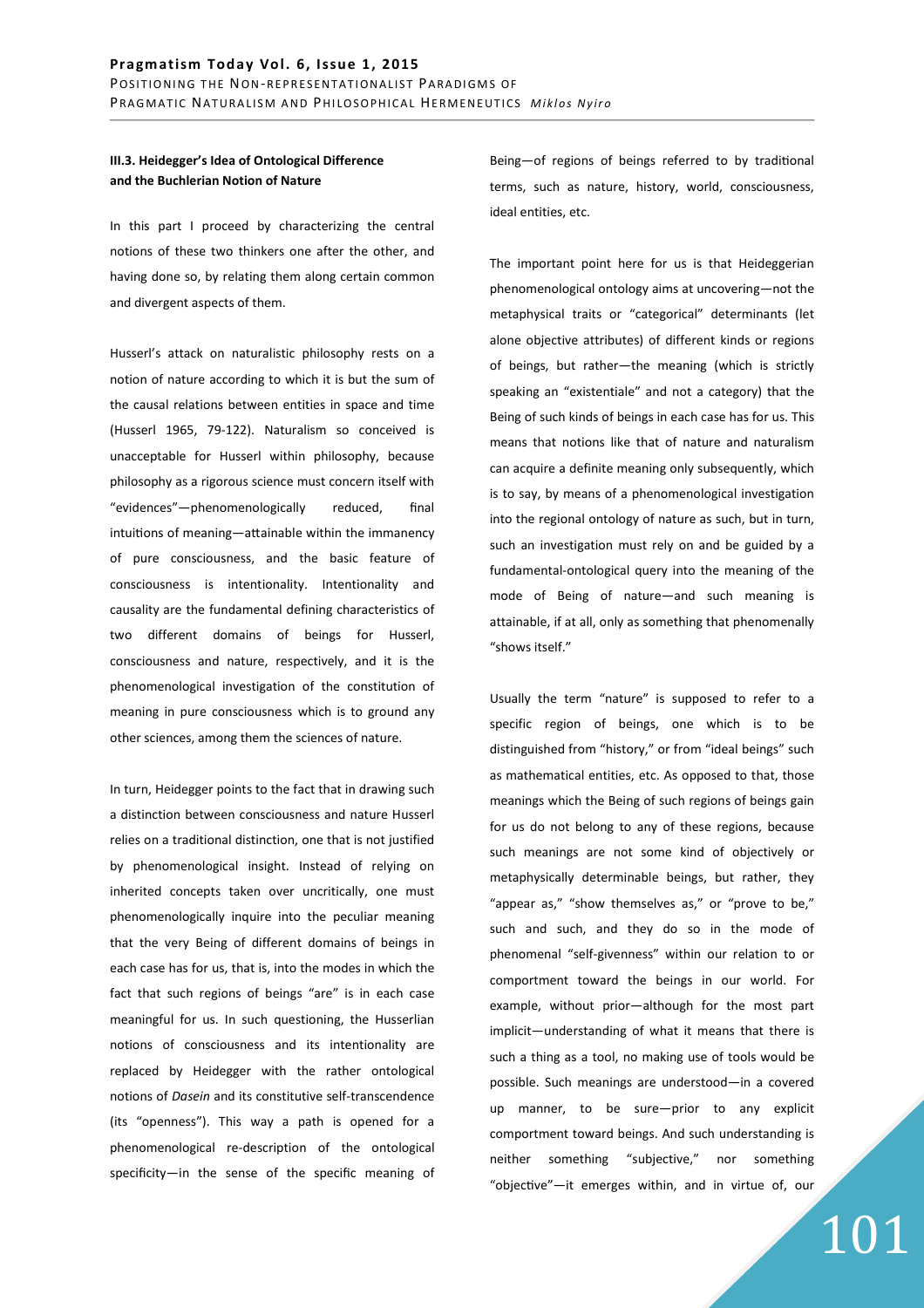"understanding relation" (our basic mode of selftranscendence) to beings, and meaning so understood emerges as something that "show itself" for us.

The first and final kinds of "givenness" in Heidegger's phenomenological ontology, then, are the different meanings of different modes of Being of different kinds of entities, and they present themselves in each case as a phenomenal self-givenness (in the fashion of Husserlian "evidence," but conceived in ontological terms, as something not reducible to the intentional acts of consciousness). The fact that such a self-givenness cannot be adequately described as belonging to some domains of beings, be it nature, consciousness, history, or whatever, is expressed by Heidegger's famous notion of ontological difference. It prohibits that we equate the Being of anything with some being, and thereby it also prohibits that we regard the very phenomenal selfshowing of the Being of anything as some kind of being, be it natural, or otherwise.

Thus, an "ontological event" of a phenomenal "selfgiving" of meaning (as it is expressed, e.g., in the German sentence *"Es gibt Sein."*) is strictly speaking neither natural, nor supernatural. It is a mistake, e.g., to equate the Heideggerian notion of Being with some supreme being, such as God, or for that matter, nature. God or nature attain their own meaning of "Being for us," which are to be distinguished from them as beings having such and such traits. The objective, or even metaphysical traits that are constitutive of beings are something other than what it means for us that there are such beings (and different regions of beings "are for us" in different senses). For example, a tool can have such and such traits, but the meaning of its Being―as Heidegger shows―is that it is "ready-to-hand" (1962, 98); a mere extant object can be such and such, but the meaning of its Being for us is that it is "present-at-hand;" a human can be such and such, but the meaning of her or his Being is that she or he "exists" (both: 1962, 67). The Being of something is always the meaning we

102

understand by understanding (not merely traits of that something, but) the very fact that it "is," and thereby the particular meaning it "attains for us." In turn, whenever such an understanding emerges it does so as an event. It is an event of emerging meaning. As the light makes first possible the visibility of any being, so it is the meaning implicit in a being's "Being for us" that makes first possible the intelligibility of, and thereby our adequate mode of comportment toward, that being.

Regarding Buchlerian naturalism we start with Ryder's observation that in the American naturalist tradifon―and therefore also in the cases of Buchler and Dewey― "nature" "is broadly and richly enough conceived that there is no philosophical need to posit anything outside nature" (2013, 2/1). Here the conception of nature is broad enough not to exclude, but to comprehend even the notion of divine―whenever felt necessary―but only within the confines of some kind of naturalistic theology. Accordingly, the term nature refers here to "whatever there is," with "no need to insist that this or any other word have only one meaning" (ibid., 2/3). It is not to be restricted to any specific regions of beings, be they physical or spiritual, real or ideal, found or made, encountered or fictional, and it is not to be equated with the sum total of such spheres of beings, either, insofar as the term nature does not refer here to a closed universe of beings. Furthermore, in Buchler's case―but as we will see, not in that of Dewey-the conception of nature cannot adequately be circumscribed by referring to any specific means by which one may attain some kind of impression, conception, or knowledge in any sense, about nature, be it sensory perception, experience in the broadest possible sense, logical tenability, or whatever that may be. "Nature" for Buchlerians does not mean the field of scientific inquiry. It is not exhausted by the Husserlian notion of a causal order of spatio-temporal entities, either. It is not merely what is empirically given. It does not refer to the Kantian notion of phenomenal appearances or the laws regulating such appearances. It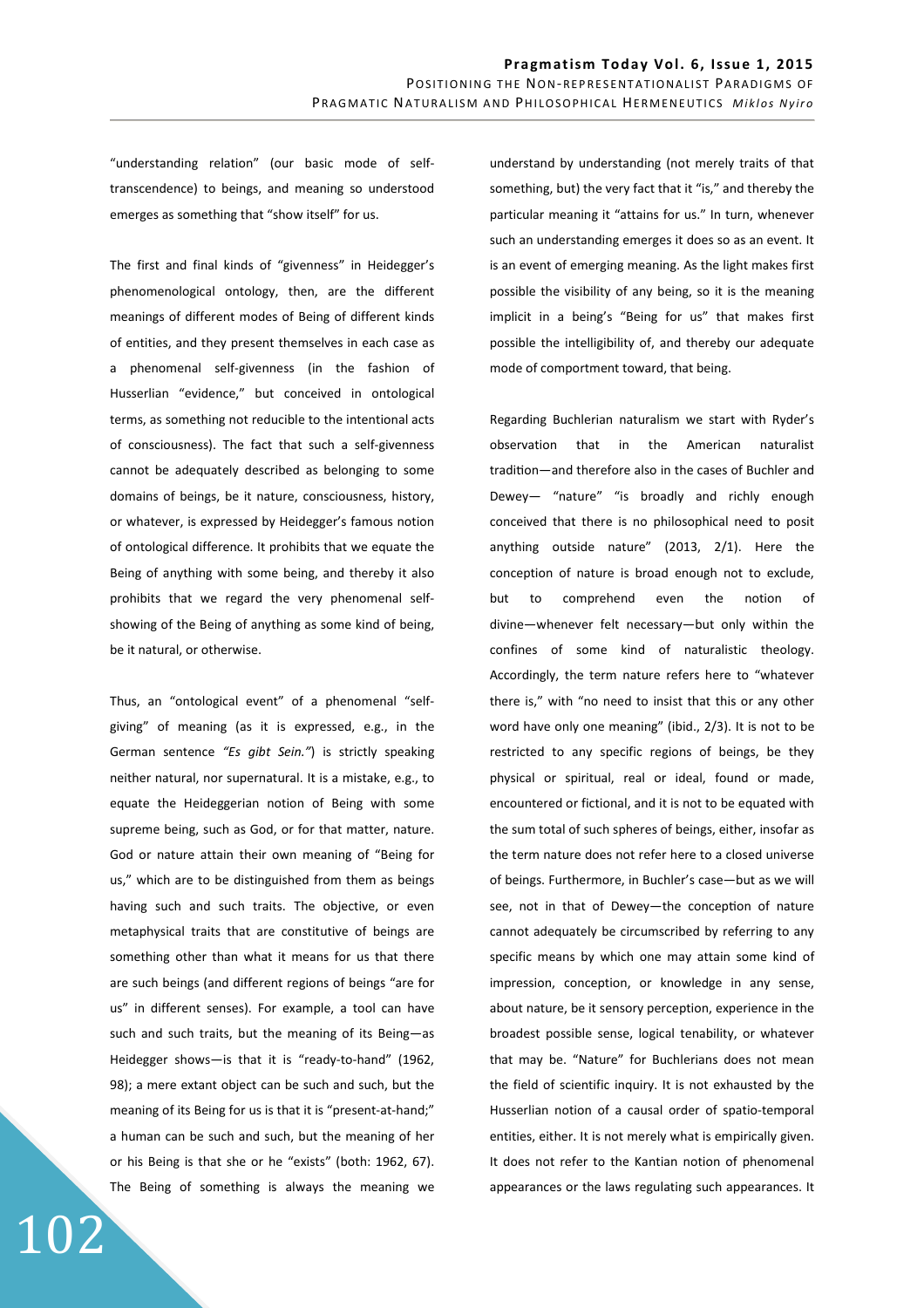is not merely what is experientially given. Nor is it a definite metaphysical entity. Nature is none of these, because it is all of these and even more.

It is with good reason that so far we offered only negative delimitations of this term, namely, delimitations from restricting or limiting modes of conceiving nature. As Ryder also points it out, "no other definition is possible," for the simple reason that "for the pragmatic naturalist nature does not serve as a category in any normal sense" (ibid., 2/4). One might object that it is a vague concept, then. Indeed, except that one is better off regarding it as a "heuristic" notion―and not in any sense a "representational" one-a notion that primarily functions as "a general perspective or frame of mind […] prepared to try to understand whatever is encountered or invented as being among the complexes of nature. This is why Buchler […] ended up describing nature as simply 'providingness'" (ibid., 2/4; Buchler's term is from 1990b). The thrust of such a notion of nature in the American tradition of naturalism is that it promotes an inclusive, rather than exclusive, attitude toward every aspect of whatever is, and that it is also able to serve as the basis of a metaphysics, that of "natural complexes" in Buchler's case (1990a), and of "experience and nature" in Dewey's case (1958).

Although the central notion of such metaphysics may at first seem to be vague, it nevertheless has contours, and the first and most important one of them is that it does exclude the idea of any kind of non-relationality, i. e. the very notion of ab-solute as (but not the concept of divine as such―see Ryder 2013, 6). One could even say that "naturalism" here means nothing other than this fact, namely, that whatever there is, it must consist to some degree and in some sense of relations, it must be "continuous with something else, i.e., […] there is nothing that is entirely other" (ibid., 2/4). In that sense nature is "all-inclusive." Therefore, as long as one asks about the "what" implied in such a conception of nature, one fails to do justice to it. For it is "purposefully to leave open the full range of actualities and possibilities, realities and imaginings" (ibid., 2/3). The metaphysics of such a factually undefined notion of nature is not concerned with some encompassing "what" of "whatever there is." Rather, it is concerned with the question of "how," namely, how anything must necessarily be, provided that whatever there is, it must be natural, i.e. relational. It is for that reason that nature can be conceived in an un-exhaustible manner, in fact, it "is to be understood as pluralistic, which is to say that nature consists of whatever we find in it, and in experience, itself a fully natural process, without any need to reduce one kind of complex to another" (ibid., 7/1).

What needs to be shortly mentioned on this point is that Dewey's notion of nature is not entirely coextensive with that of Buchler. They fit together, however, and that is what Ryder advocates in his volume. Taking primarily Darwinian biology as the paradigm of his own metaphysics of experience and nature, Dewey made an effort to merge the two basic aspects of the interactions of humans with their environment, namely, the rather passive, encountering or "finding" part and the rather active, creative or "making" part. As a result, Dewey conceived a notion of experience in which the ongoing and changing organic interaction between the experiencer and the object of experience is itself constitutive of what is experienced. This way nature is defined in terms of experience, it is but the whole of the thoroughly dynamic and interactional dimension of experience for Dewey. In Buchler's view, however, nature is a heuristic and open-ended metaphysical notion, something that reaches beyond all the conceivable dimensions of human experience. Dewey's project of overcoming traditional dualisms in terms of human interactions with their environment, promising as it is, has in this respect a major disadvantage, namely, that it is over-ambitious in "reducing" nature to the experiential dimension. Buchler restores the right proportions here by emphasizing that it is not nature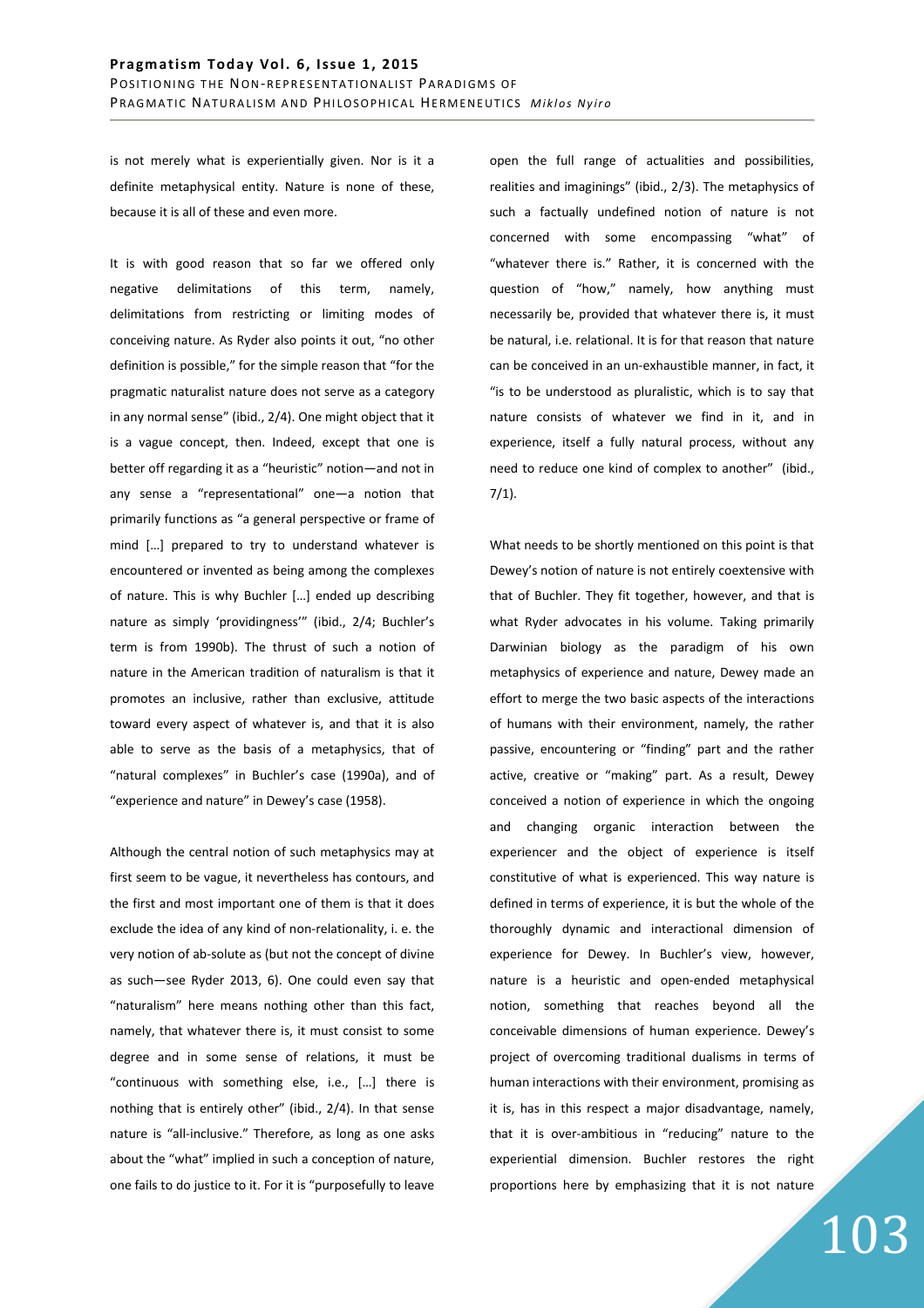that should be grasped in terms of experience, but vice versa, it is human experience that is to be understood in terms of "whatever is." Human interaction with "whatever there is" is but a vanishing aspect of all that is or may be. Yet, the two approaches can be reconciled, and Ryder shows in detail, how. As he points out:

"experience and the rest of nature are related to one another in such a way that the world can be understood as the interconnection of experience and the rest of nature without reducing either to the other. A relational ontology allows us to do precisely this by making it possible to say that complexes of nature are constitutive of experience, and that experience is constitutive of the complexes of nature to which it is related. Thus, the two are integrated without experience being defined away and without nature being inappropriately read through the prism of the human interaction within it" (2013, 2/5).

The results of our survey so far regarding the Buchlerian notion of nature and the Heideggerian idea of ontological difference can be summed up, with some further observations, as follows. None of these notions are in any sense "representational;" none of them is a category; both refer to something that reaches beyond any and all regions of extant beings; and―perhaps most importantly―*both imply something supra-human, regarding to which some sense of relationality is constitutive.* Both notions break with traditional substance-metaphysics, although they differ in their attitudes toward metaphysics as such. The two notions differ, furthermore, in their understandings of the term "there is;" in their esteem of abstraction or formalization; in the terms in which they are respectively conceived; and in the kinds of relationality they maintain, among others.

None of these notions are in any sense "representational." Buchler's notion of nature is such because it is not a category, but a heuristic and openended metaphysical notion which includes, but also refers beyond, all the regions of extant beings; and furthermore, because―although what it names is, in

104

fact, in some sense a metaphysical entity, but beyond that―it is the sum of the metaphysical *conditions of "relational existence" as such*, without factual restrictions, and regardless of the question whether such existence is actual or merely possible, as well. In turn, Heidegger's notion of Being is not a category either, but an existentiale—which is to say that it has nothing to do with traits of objective or mind-independent reality, but rather, it refers to those basic meanings which different kinds of beings (among them human beings) have for us in virtue of their very Being, and by the same token, are constitutive of human existence by making possible our comportment toward such beings. Both notions refer to something, then, that reaches beyond any and all regions of extant beings. Buchler's notion of nature includes, but also transcends the realm of whatever is extant. Heidegger's notion of Being is of another order than that of extant beings, altogether. Furthermore, nature for Buchler, as opposed to Dewey, refers to something that reaches beyond all the conceivable dimensions of human experience, too, and in that sense it refers to something supra-human. In turn, Heidegger's notion of Being refers to an event of self-showing that may become a "given" only to human understanding―it is a self-showing for us, to be sure―but nevertheless an event the fulfillment of which is beyond our control. To that extent, both notions imply something supra-human.

Yet, Ryder's point regarding Buchlerian metaphysics, namely, that it implies "nothing that is entirely other" (2013, 2/4), is also relevant in Heidegger's case. Here we find one of the central commonalities between pragmatic naturalism and philosophical hermeneutics: both of them maintain a certain sense of relationality or contextualism, conceived in naturalistic and phenomenological-hermeneutic terms, respectively. Buchler's notion of nature does away with every sense of absolute and the metaphysical concept of substance by replacing them with a notion of pan-relationalism. In turn, Heidegger's notion of ontological difference calls attention to the fact that even if there is some absolute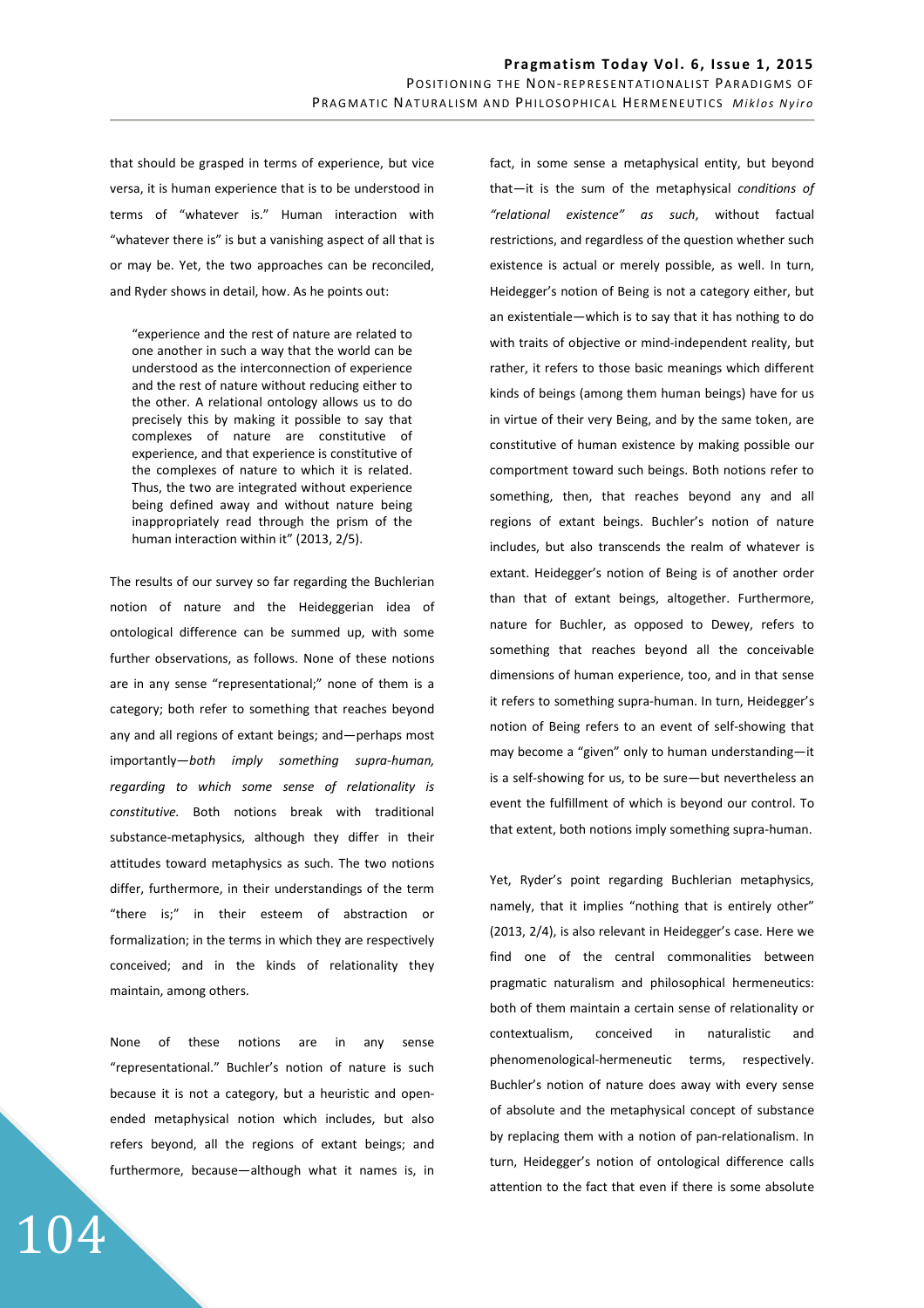being, the very fact that it "is" can reveal itself, or become disclosed, only for a being who is able to understand it-i.e., in their correlation. And the same holds for the Being of substances. Regarding its Being, every kind of being is inevitably correlated to understanding it―understanding the fact that it is, and the meaning of the fact that it is. "Being" is a matter of being understood. In that sense, "Being" is not to be conceived as a substance-recall Heidegger's prohibitive notion of ontological difference.

However, beyond the fact that both central notions of the discussed philosophers depart from traditional substance-metaphysics, they differ in their stances or attitudes toward metaphysics in general. If the term metaphysics is to refer to all that which reaches beyond physics or "nature" (the latter understood here as a domain of extant beings), in that case both discussed notions, namely, nature and Being, are "metaphysical." Yet, if one understands metaphysics as the discipline that aims at disclosing the ontological traits of mindindependent reality, than Buchler's notion of nature is an "affirmative metaphysical conception instead of a conception based on a supposedly necessary structure of knowing and experiencing" (Buchler 1990b, 269). In turn, the Heideggerian notion of ontological difference leads to an utterly non-metaphysical investigation into the question of the Being of beings-and ultimately to that of Being in general―one that is to open anew and revitalize such questions *as questions*, and to that extent it is designed to overcome any sense of a traditional, metaphysical notion of Being. Heidegger follows the Kantian, so called "anthropological turn" in doing philosophy. He raises the question of Being from a perspective prior to, one that precedes, that of metaphysics, namely, from the perspective of our finite, temporal, historical existence.

Thus, Buchler's enterprise can be characterized as a metaphysical relationalism, whereas that of Heidegger is a temporal-historicist contextualism. Is there a way to relate them in a more substantial fashion? Are there reasons for their specific manners of procedure, reasons we could assess in the light of one another? What I'd like to claim here is this: yes, there is at least one way to assess the scope, manner of procedure, and result, of these approaches, and it concerns several further interrelated issues, such as that of "existence" and "nonexistence," abstraction *versus* facticity; creativity and freedom; and also the issue of temporality.

Buchler's approach comprehends―but it does so only in a certain sense―the kind of (historicist) contextualism Heidegger emphasizes. Within the frames of Buchlerian naturalism all kinds of temporal relations-central as they are in Heidegger's philosophy―are but specific kinds within the context of a network of other kinds of relations. In a similar fashion, concerning our "creative construction of meaning" Ryder writes: "[…] in our attribution of meaning to a specific event […] meaning […] is one among the innumerable constituent complexes that taken together and in their specific relations are the event" (2013, 5/17). Buchlerian naturalism is conceived broadly enough to include any kind of relation or context, be it temporal, or whatever. But it is such in virtue of its procedure of abstraction and utter formalization, and that in turn is carried out at the expense of disregarding some issues, issues that are fundamental in philosophical hermeneutics.

Buchler conceives *"existence"* in a certain opposition to traditional substance metaphysics, namely, in terms of relations. "To exist is to prevail in an order or orders, whatever they may be" (Ryder 2013, 2/8). Existence is "prevalence" for such naturalism, in whatever context, regardless of the differences between kinds of beings that can be said to exist or prevail. This is a generalized and formalized notion of existence, however, one that goes back to the scholastic distinction between *existentia* and *essentia,* and further of course, to the Aristotelian distinction between *energeia [actualitas]* and *dynamis [potentialitas]*. Therefore, even if Buchler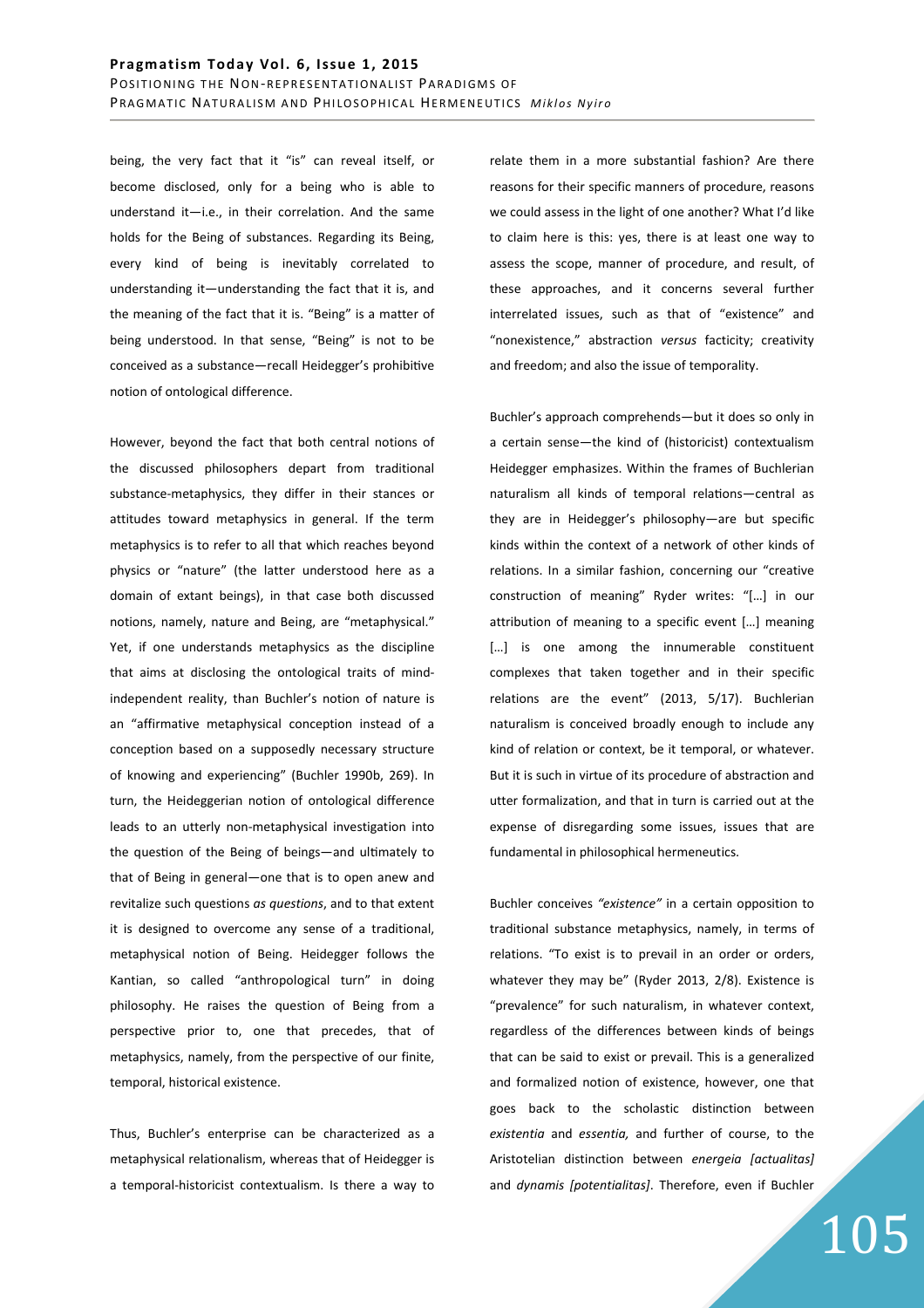does not ascribe existence to substances any more, but only to relations and to relations of relations, the very concept of existence he entertains is, nevertheless, but a continuation of the tradition of substance metaphysics, and it is something that remains unproblematic for him.

This is a question Heidegger addresses explicitly, however, who offers a genealogy of the so called "metaphysics of presence" originating from the Greeks, and criticizes it on the basis of its inadequate understanding of Being, of conceiving Being as something present-at-hand (*Vorhanden*). As opposed to the latter, Heidegger's notion of ontological difference emphasizes that different kinds of beings "are" in different senses, and therefore the senses in which they "are" cannot adequately be captured by one and the same concept, namely, "existence." Accordingly, one of his basic distinctions concerns the difference between the modes in which *Dasein* "is," and the modes in which beings unlike *Dasein* "are." The reason for drawing that distinction is that "Dasein is an entity which does not just occur among other entities. Rather [...] in its very Being, that Being is an *issue* for it" (Heidegger 1962, 32). For humans, the issue of their existence, of the fact that they are and have to be, is not something they could disregard, something they could possibly escape from―as long as they exist. Humans are "thrown into" their existence, and in existing they cannot but relate to, care about their own existence (Being)―in fact, they are not able not to care about it, even if they fail to care about it in their effort to escape from the task and weight of existing, in their "inauthentic" mode of Being. This elemental fact of "being involved in our own existence" explains why it is that Heidegger reserves the term "existence" for the mode of Being proper to (human) *Dasein*, whereas his terms "readyto-hand" and "present-at-hand" refer to the modes of Being proper to beings unlike *Dasein,* namely, tools and extant objects (these are the "same beings" regarded as ready-tohand within their pragmatic context of use, and in turn, as sheer present-at-hand entities looked at in a decontextualized manner, respectively).

106

If Buchler's approach is much more comprehensive in scope than that of Heidegger―who was solely preoccupied with the question of the meaning, truth, and *topos* of Being throughout his life―it is such in virtue of its procedure of *abstraction and formalization*, or―to put it otherwise―its uninvolved, decontextualizing, extrinsic, almost structuralist (although dynamic) spirit, of his vision conceived in terms of relations and locality, in a geometric temper, about whatever is or may be. These features stand in sharp contrast to Heidegger's involved, contextualizing, immersed or intrinsic, historicist, existential and temporal manner of conceptualizing the *facticity* of human life and the *meaning* of Being as a question-a contrast that is reflected also in their differing understandings of the term "there is." Heidegger famously criticized almost our entire philosophical tradition for its theorizing tendency, and its varied metaphysics produced by such a "theoretical gaze." As opposed to that, Buchlerian naturalism presents a theorizing-metaphysical esteem for an anonymous, dynamic, and entirely relational structure, of whatever is.

How are we to approach such a contrast in an at least somewhat unbiased manner? We have examined one of Buchler's concepts, "existence," as it appears in the context of Heidegger's philosophy. Now I propose to examine one of Heidegger's central issues, namely, the aspect of temporality, as it appears in the context of Buchlerian naturalism. Our question is: How does the "temporal" figure in such naturalism, how does something new emerge within its pan-relationalism, and what is the place of creativity-in particular human creativity-in it?

Within the frames of Buchlerian naturalist metaphysics, whatever there is, it is defined in terms of relations. There is no absolute involved, no final atomic element, no substance. The constituents of such a panrelationalism are themselves constituted by relations.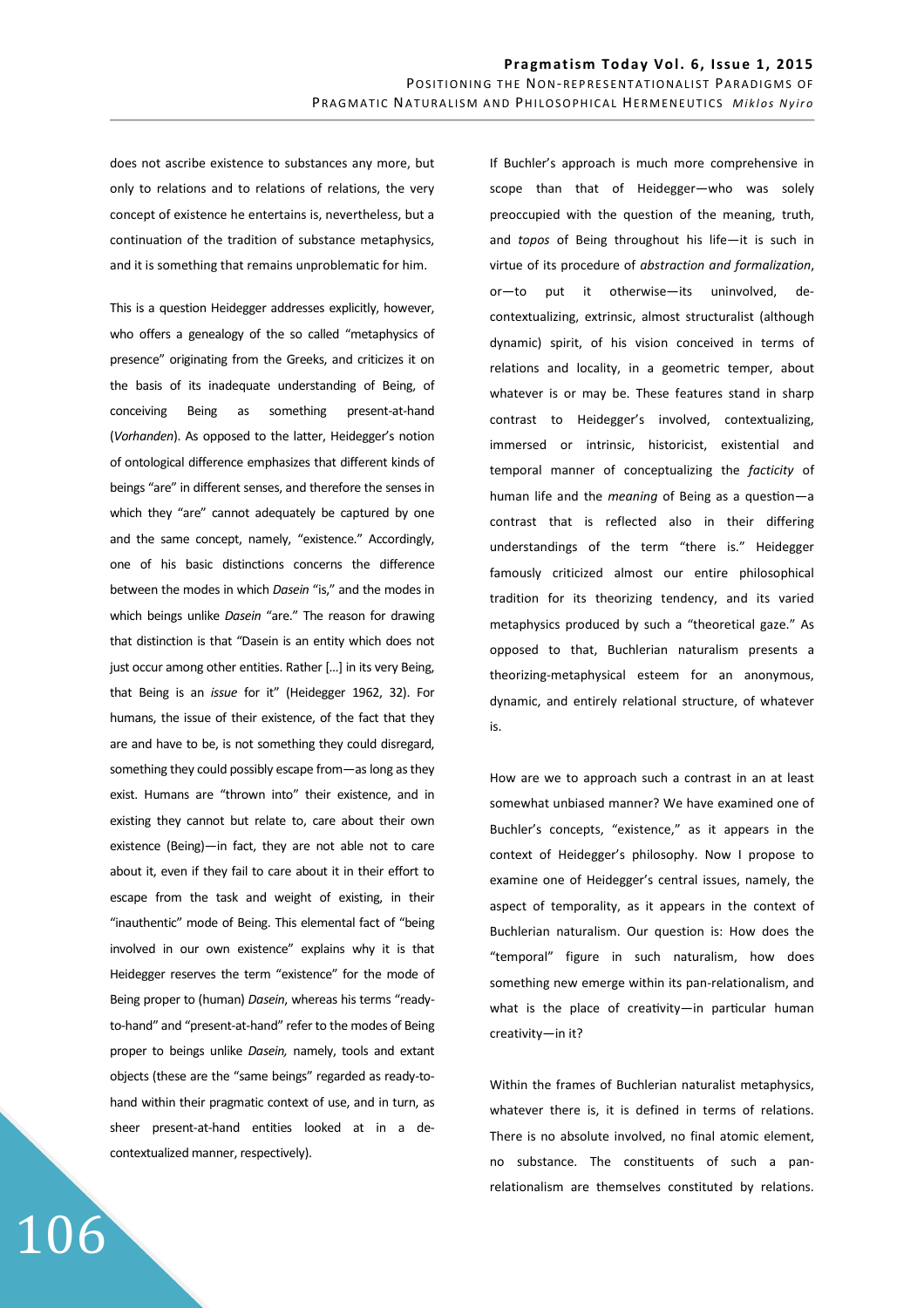One can talk about complexes, however―reminiscent to some extent of Leibnizien "aggregates"―the traits of which are defined by the relations in which they stand to one another, and the complex itself is defined by its relational locations. This view holds on every level of whatever is. Complexes can be viewed as themselves having traits, as orders locating traits, and again, as themselves being traits of other complexes. The idea is that everything is relational on every level, and the partition is a matter of relational location.<sup>12</sup> In this vein, Buchler emphasizes the "natural definition" of the traits―traits of complexes, or again, complexes as traits of other complexes―where "definiteness" is due to the relational locations in which a trait stands. This way every constituent of "nature," itself void of substances, is defined "by nature itself," without recursion to essences, or anything other than locations within an open-ended pan-relational network. Since everything in such a network is defined "by nature itself," Ryder calls the naturally defined traits and their network as "objectivity."

Furthermore, such a network of relational locations is not static, but dynamic. It is such due to the fact―presumably―that an open-ended network can never achieve the state of balance and static order. It is that dynamism which is the source of "creativity in nature." It consists in the alteration of the relations that define a trait, a complex, or a complex as a trait. Creativity in this sense is a matter of relocation, entering new relations, taking on new traits, partaking in new orders.

Alteration of relations and thereby of traits of natural complexes may as well occur due to humans. In that case humans become constituents of the complexes

 $\overline{a}$ 

they relate to, influencing the natural definition of the traits of those complexes. Humans themselves are part and parcel of nature so conceived, and their interventions into the orders of natural complexes do not introduce anything that is not possible by nature alone. Such an intervention is a matter of rearrangement, alteration, and not a matter of introducing something "entirely new" or "original." The "birth" or the "perishing" of anything are merely matters of alteration of traits and relational orders with respect to the ordinal location of that specific something. Such alterations are examples of the emergence of relatively new prevailing relational locations, and in turn, of the relative "alescence" of previously prevailing relational orders. The notion of "nonexistence," of "nothing," can acquire no sensible meaning within such an open-ended network of relations. These notions qualify as nonrelational absolutes with no place in a pan-relationalism.

The fact, however, that the traits of natural complexes are "naturally defined" by their respective ordinal locations, and to that extent they can be regarded as "objective" traits of nature, and furthermore, that humans and their interactions with natural complexes are conceived here as being part and parcel of nature so conceived, seems to imply a deflation or even elimination of the notion of subjective, *human freedom.* First, humans are said to be capable only to influence the natural definitions of traits of complexes, but not capable to originate such traits, if the latter is to mean the introduction of absolute new traits previously not related to any of the naturally defined traits in nature. Freedom as an unprecedented, originary act, qualifies again as an absolute with no place within the frames of a pan-relational metaphysics. Second, although the moment of human freedom seems to be recognizable in the acts of judgment we make, and judgments are selections according to Buchler, such selections seem nevertheless to be understood, again, as themselves ultimately being defined naturally. "Mathematical entities have the properties they do by virtue of natural

<sup>&</sup>lt;sup>12</sup> "Location" is to be understood here as a metaphysical, as opposed to an empirical, concept. For example, one can justifiably talk about relational locations within semantic instances without recursion to an empirical notion of space, etc.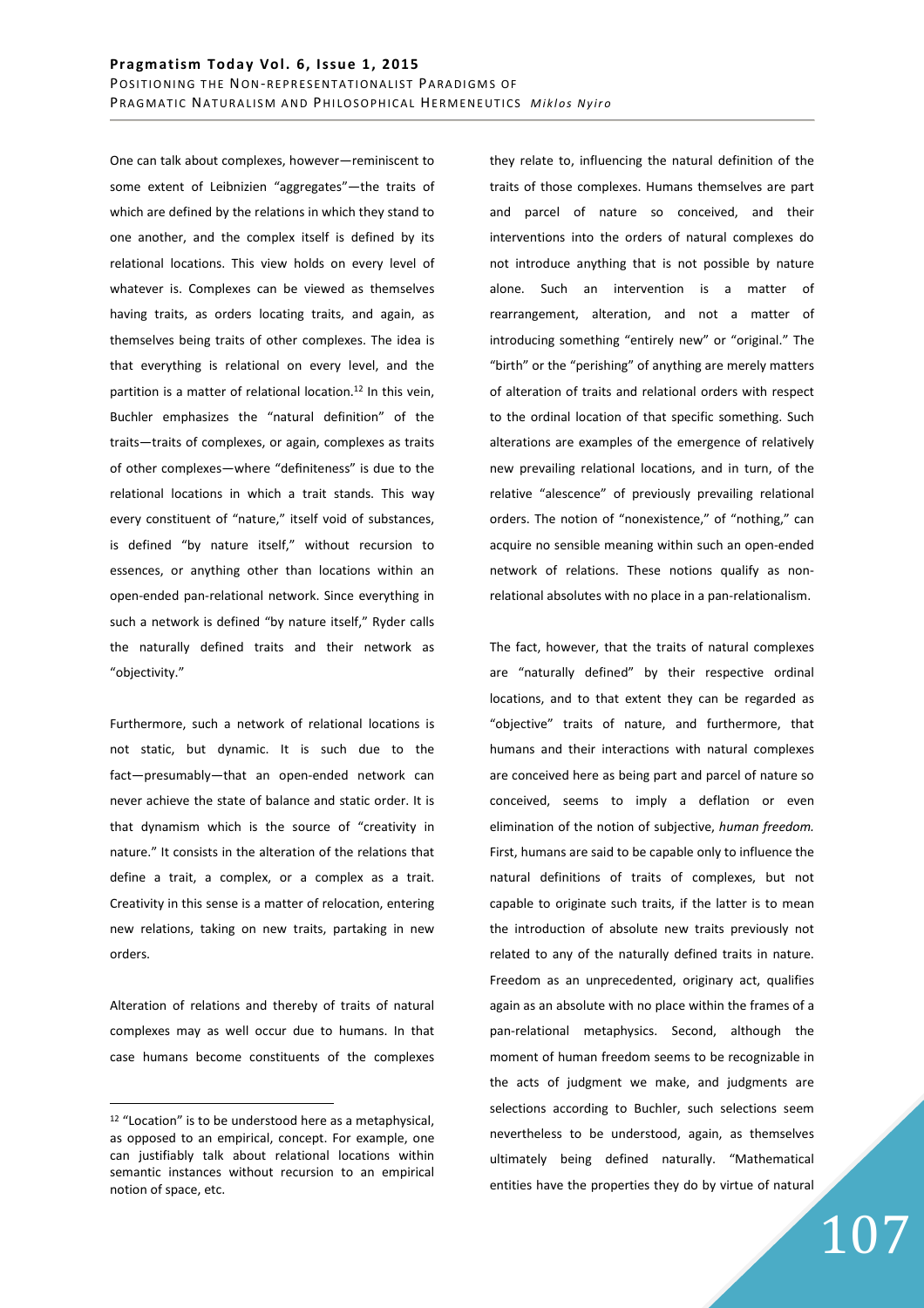definition, as do dreams, hopes, and fictional characters" (Ryder 2013, 1/11). As complexes of naturally defined relations of nature, humans and their activities are themselves thoroughly and objectively defined relationally or naturally. Third, freedom might perhaps be considered as consisting in acts that are not contradictory to the dynamics of nature―reminiscent of Spinoza's "solution" to the problem of freedom. But even in that case, the possibility of not acting in accordance with natural dynamics must be explained, and that seems to be implausible. Therefore, the objectivity of nature seems to comprehend all the moments of creativity, inasmuch as creativity is but the dynamic aspect of objectively defined natural complexes. Considered from the metaphysical perspective of Buchlerian naturalism, human freedom appears as an illusion―as Nietzsche has already pointed to that direction (2000, #19.)―an illusion stemming from the illusion of some notion of an ultimately substantive, non-relational agency. Buchlerian naturalism seems to give voice to a notion of "nature" which refers to an *"anonymous dynamics,"* namely, that of prevalence and alescence with respect to traits or ordinal locations of "natural" complexes.<sup>13</sup>

One of the observations we can make here is that, for Buchlerians, the notion of nature *comprehends the spatio-temporal*ly defined order we usually call "nature," as well as the historical dimension of human cultures, and all the possible others. The anonymous relational dynamics of Buchlerian nature includes as one among the other kinds of its orders the empirically understood

108

 $\overline{a}$ 

spatio-temporal order of our environing "natural" world, just like the cultural-historical ones. One of the consequences of this fact, then, is that there is a continuity between nature and the human order, a continuity that is neither causal-mechanical, nor biologistic-evolutionary, nor any other in some specific sense, but a continuity of general, metaphysically conceivable structural analogy. This point gives metaphysical support to both Buchler's claim-mentioned earlier in this paper-that art has a cognitive significance, as well as to the overall view of Buchlerians according to which every kind of judgment leads to some sense of knowledge.

A further, for our purposes even more important observation is this: if Buchlerian naturalism seems to refer to a view about an anonymous dynamics of prevalence and alescence with respect to relational and ordinal locations, then *spatiality and temporality* figure here *in a double sense*. As we just emphasized, in their empirical sense the spatial and temporal relations are only specific dimensions among other kinds of relational dimensions of nature.<sup>14</sup> The spatial as well as the temporal relations, when understood empirically, are comprehended here equally in terms of relational locations and their prevalence and alescence, no less than the a-spatial and a-temporal ones. The metaphysical notions of relationality, locality, and their dynamics, are all-comprehensive in Buchler's view. It is on this level that spatiality and temporality reappear, already in a metaphysical sense. In their metaphysical―which is to say here, de-factualized, formalized―sense spafality and temporality surmount and govern, as final metaphysical conditions of the possibility of, the relational locality, and in turn, the dynamics of prevalence and alescence, of the traits of natural complexes. Without a formalized notion of space

 $\overline{a}$ 

<sup>&</sup>lt;sup>13</sup> We might consider the fact, however, that even if ontologically speaking freedom is an illusion, it is nevertheless a meaningful illusion for most humans, and as such a meaningful instance it may be regarded as a constituent of semantic relations, a specific kind within the relational network of nature. But the same can be said about any of the meaningful human notions (among them those which have no place in Buchler's metaphysics, such as "nonexistence," absolute, substance, etc.). Here, however, I leave open this train of thought.

<sup>14</sup> One may wonder whether a typology of the factual *kinds* of relations, and thereby a certain ontology, could be developed within the frames of Buchler's general and formalized relational metaphysics?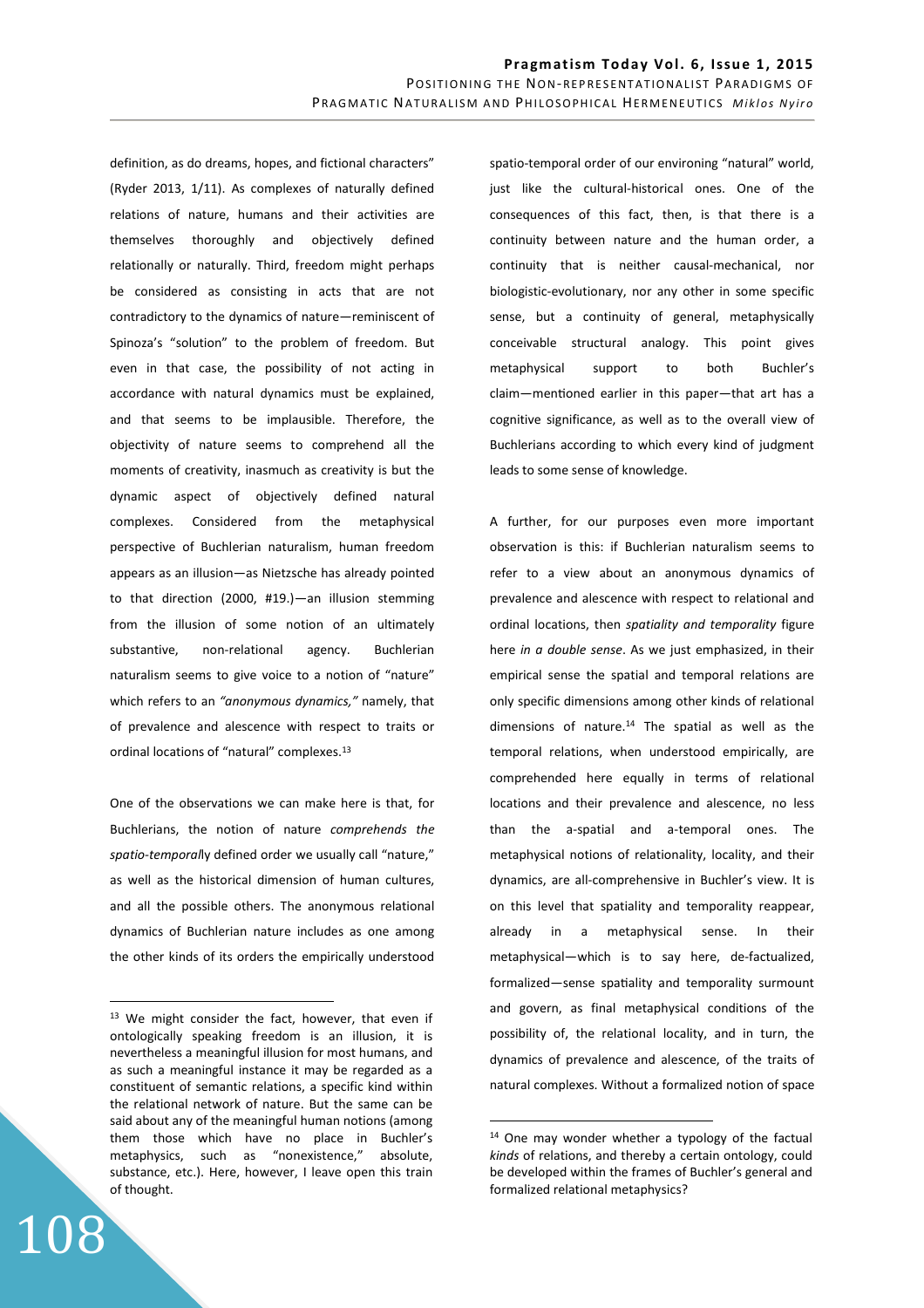no relational locality is conceivable, and without a formalized notion of temporality no dynamics of prevalence and alescence are conceivable.

 If we now want to relate this result to some aspect of the approach initiated by Heidegger, it is the following question that may yield some orientation for us: *How, in what different manners, can spatio-temporal relations be conceived at all?* In the next part of my paper I propose to examine a linguistic phenomenon-the middle voice―in order to shed some light on the specific sense of "event" characteristic in Heideggerian-Gadamerian hermeneutic philosophy. I intend to do that as a preparation for answering-only with respect to certain aspects, in the last part-the question posed above, namely: Given the fact that Heidegger's approach stands in sharp opposition to Buchler's regarding the issue of traditionally conceived theorizing and also that of metaphysics, how are we to approach such a contrast in an at least somewhat unbiased manner? As I'll try to show, this question is immediately connected to the question we just posed, namely: *How, in what different manners, can spatio-temporal relations be conceived at all?* In fact, the latter question proves to be the very core of the former one, as we shall see, or―to put it otherwise―the common ground for an unbiased comparison of the discussed approaches is to be looked for in their basic reliance on some understandings of spatio-temporal relations as such.

## **IV. Truth and Event**

# **IV.1. Medial Events, Middle Voice and Philosophical Hermeneutics**

For reasons that will soon be clear, I will use the term "medial event" for referring to the Heideggerian-Gadamerian notion of an anonymous process of selfpresentation "of Being." I use the quotation marks here because the terms "self-presentation" and "Being" are coextensive, they are synonymous in the sense that it is the "Being" of the different beings that presents itself by itself, or conversely, whatever presents itself by itself is nothing else than the "Being" of beings, whatever kind.

My central claim here regarding such medial events of "self-presentation" is that they are most properly expressible linguistically by the so called middle voice of verbs. For that reason, in what follows I'll discuss this linguistic phenomenon as well as the philosophical significance of the notion of "event" inherent in it, a significance it acquires within the broad field of anti-Cartesian attempts at overcoming modern subjectivism.

The middle voice is primarily known from ancient Greek, because in most of the major occidental languages it is not expressible by a morphologically distinct form. (Yet, spoken Hungarian, for example, and other non-Indo-European languages also have such a form.) Thus, our occidental linguistic development attests to the fact that the original function and meaning of the middle voice has characteristically been lost, and *thinking in terms of activity and passivity has become predominant.* Such a loss is clearly indicated by the fact that even standard introductions to ancient Greek grammar describe the middle voice as some mixture of the active and passive voices: as they explain, the middle voice "represents the subject as acting either upon himself (reflexive) or in his own interest" (Chase and Phillips, Harvard University, 1961, 90), or else, it "is often used for actions which in some way affect the subject" (Wilding, Oxford, 1986, 68). As it is conspicuous, in such characterizations *the subject remains in the center of the action* expressed by the verb: it is the subject who acts and at the same time is being acted upon.

As opposed to that, the real significance of the middle voice is − when compared to the active and passive voices − that it gives voice to a third, autonomous meaning not reducible to any mixture of the meanings expressed by the active and passive voices. Such reduction is also invalidated by the claim − generally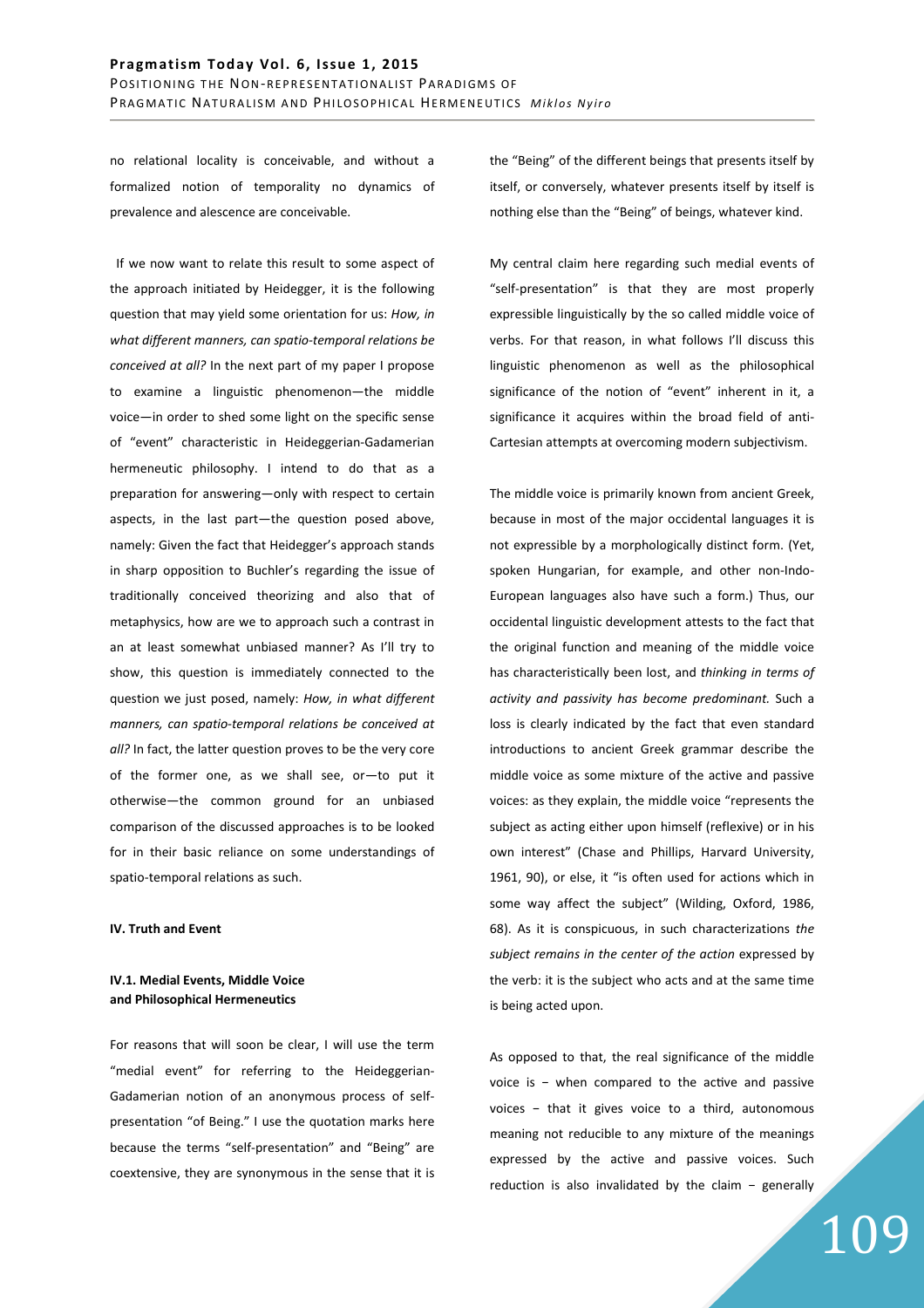accepted among linguists − according to which the middle voice is more primordial than the passive voice (e.g. Cline 1983, v). This is also the view of the eminent expert of Indo-European languages, Emile Benveniste (1966, 145). He also offers a delineation of the function and meaning of middle voice according to which it brings to language an "action" of a "subject" standing in the medium of an event, whereby the *subject is displaced, it gets out of the focus in favour of the event taking place.*

Benveniste's main theses include the followings, among others.

i) The distinction between the active and the passive voices, fundamental as it is in the verbal system of spoken occidental languages, is "inessential to the Indo-European verbal system" (145).

ii) The passive voice stems from the more ancient middle voice.

iii) As the developmental history of Indo-European languages attests to it, the primordial verbal system consisted of two voices, namely, the active and the middle. This was, then, replaced by the triad of activemiddle-passive ("only for a given period in the history of Greek" [145]). Finally, the opposition between the active and passive voices replaced the former triad.

iv) However, the usual categorization of the diatheses as well as the terms used for grasping them (active-middlepassive) stem from the Greek grammarians, who gave expression only to a peculiarity of a certain stage of language. Therefore, the meanings and functions of the different diatheses, among them those of the middle voice, should be made accessible in a different, more original way.

v) As Benveniste shows, the principle of a properly linguistic distinction between the two primordial voices, active and middle, turns on the relationship between

110

subject and process (the subject is either external and therefore active, or internal and therefore middle, to the process).

Several observations are apposite here concerning Benveniste's claims. First, the Greek notion of *mesotes*  should not be construed − in Benveniste's manner − as "the middle" or "the transitional" between active and passive, but rather, it is to be understood as *"the medial:"* as that verb which brings to expression an "action" of a "subject" *standing in the medium* of a process or event. This suggests both that such an "action" is not a pure action, and that the middle voice is never purely passive. Second, the philosophical significance of Benveniste's approach can be delineated in a preliminary manner by comparing the (primordial) active-medial opposition to the (occidental) activepassive opposition. Within the active-medial opposition both voices express three aspects: *the (temporal) event expressed by the verb; the subject of the event; and the locality ("spatiality") of the subject with regard to the event.* It is this latter aspect regarding to which the active and the medial differ from one another: the active is external, whereas the medial is internal to the event taking place. As opposed to that, within the frames of the active-passive opposition both voices express merely two aspects: the action (not any more an event!); and subjectivity-and the difference between the two voices is whether the subject is the agent of the action, or it is the one being acted upon. This is a one-dimensional perspective (subject→action→subject), and in each case the subject stands in the focus. By such a transition two notions inherent in the middle voice, namely, *the locality ("spatiality") of the subject, as well as that "in which" it could be localized, namely, the notion of a pure event as such (as opposed to some "action"), get lost.* As opposed to that, within the paradigm of the ancient active-medial opposition both diatheses are able to express in a single unit the threefold aspects of *temporal event-"subject" its locality.*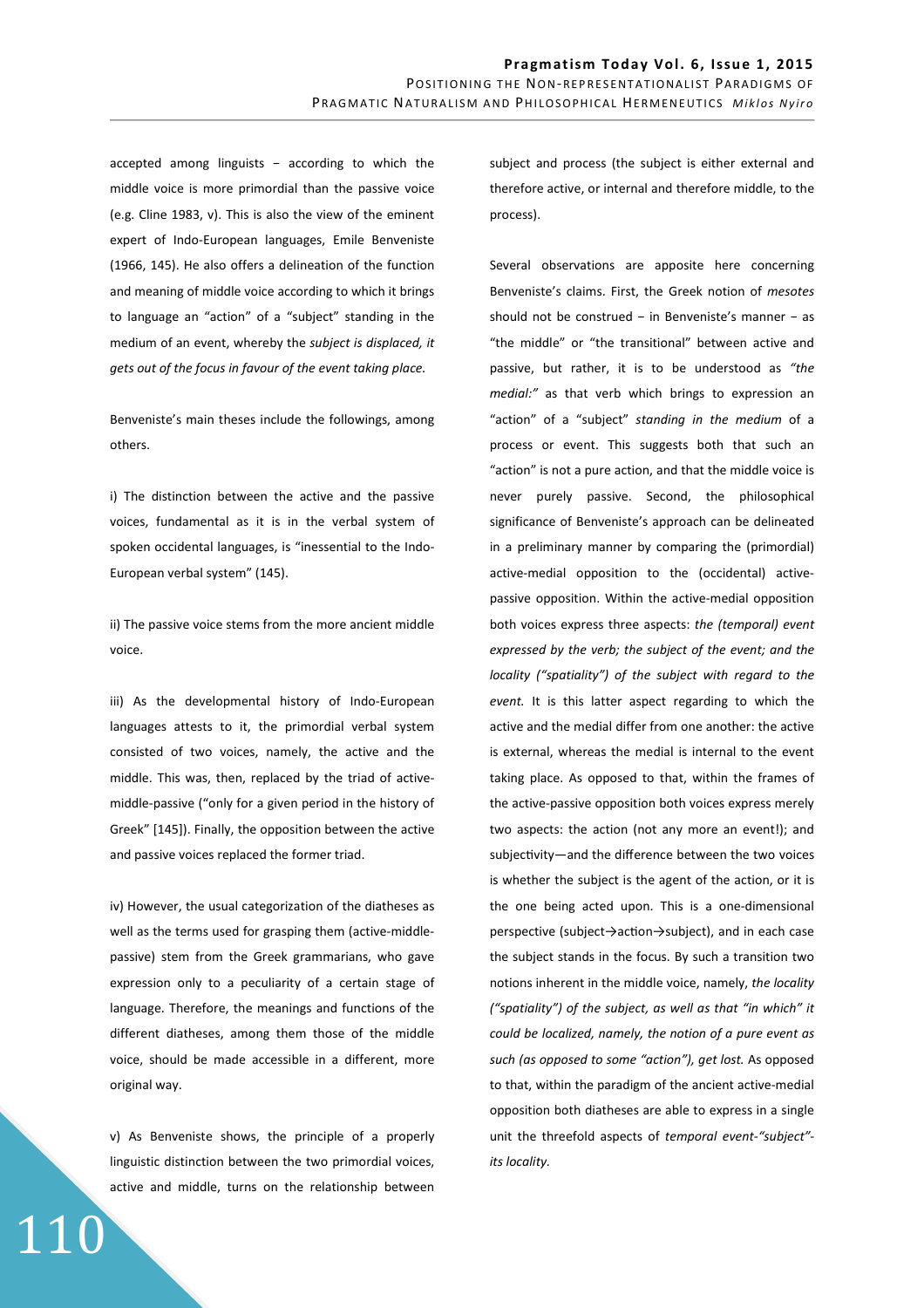We may summarize the philosophical significance of the above considerations regarding middle voice as follows. The primordial opposition between active and middle voices represents a kind of *thinking in terms of subject and verb.* As opposed to that, the occidental opposition between active and passive voices represents the predominance of a kind of *thinking in terms of subject and object.* Therefore, the return to the ancient and mostly forgotten insight into mediality may indeed be *one* of those forms in which the philosophical fixation of such thinking in terms of subject and object, namely, the Cartesian subject-object dichotomy, can be overcome.

In fact, my claim is―and this concerns the philosophical significance of the linguistic phenomenon of middle voice―that the hermeneufc philosophies of Heidegger and Gadamer are basically revitalizations of the ancient insight into mediality, investing it with a far reaching ontological significance. Both Heidegger's *Being and Time* and Gadamer's *Truth and Method* are queries into a single and unitary medial phenomenon: *Dasein* as *inder-Welt-sein* determined medially by the *Seinsfrage,*  and in turn, the so called "hermeneutic phenomenon" with the paradigmatically medial notion of the fulfillment of *Spiel* as self-presentation in its center.

Following the etymology of the term according to which it is derived from the Greek middle-voiced verb φαίνεσθαι, "to show itself," a phenomenon―taken in the strictest phenomenological sense―becomes for Heidegger a pure "event of showing itself" (which is but a synonym of "Being"―Heidegger 1962, 51-55). What is to be emphasized is that this "showing itself in itself" is *a pure medial event,* a temporal occurrence and fulfillment (*Vollzug*) pure and simple. It makes no sense to talk about causes or agents behind such a self-showing, as if there would be something more to the mere process of "showing itself." The "what" in the phrase "what shows itself" refers to nothing else but the unfolding of a medial event of self-showing. Therefore, the thematic field of phenomenological ontology is that of pure events of "showing itself" (called Being). Furthermore, since the question of Being can only become pressing for a being medially predisposed, *Being an Time* outlines the basic features of such a medial "sub-ject," which is to say, it offers a medial anthropology in which human *Dasein* is exhibited as a "subject" constituted by a medial event (its very existence) at its core―an event into which it is thrown, towards which it is open, about which it cares (or, for that matter, fails to care).

In turn, Gadamer's central notions of play, fusion of horizons, conversation, and above all, the speculative *Selbst-Darstellung* of whatever is, are all instances of medial events. The fact that his notions are medial is made explicit by Gadamer only once, on the example of play:

"[…] the primordial sense of playing is the medial one. Thus we say that something is 'playing' (*spielt*) somewhere or at some time, that something is going on (*im Spiele ist*) or that something is happening (*sich abspielt*)." "[…] if one starts from the medial sense of the word 'playing' [it] clearly represents an order in which the to-and-fro motion of play follows of itself. It is part of play that the movement is not only without goal or purpose but also without effort. It happens, as it were, by itself" (Gadamer, 104, 105, respectively).

To that extent, there seems to be no question as to the fact that both Heidegger and Gadamer exemplify in a phenomenological-ontological manner what the middle voice means according to Benveniste.

# **IV.2. Epistemological Consequences. Truth, Justification, Event, Interpretation**

We are in a better position now to highlight the presumably most basic affinities and differences between Buchlerian naturalism and Heideggerian (- Gadamerian) ontological phenomenalism. The fundamental affinity between these approaches can be found in the fact that both Buchler and Heidegger rely on *respective understandings of an ultimate sense of*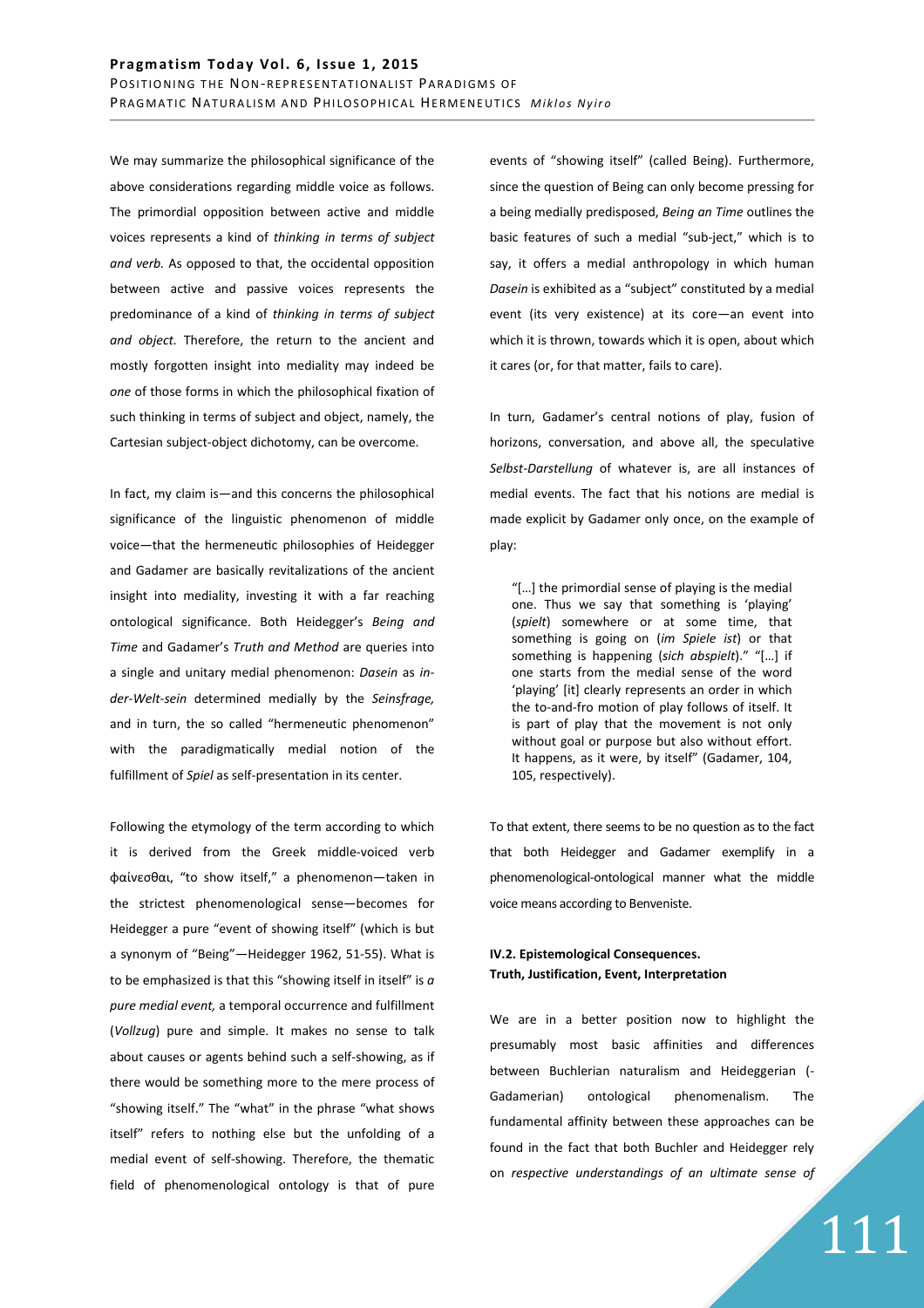*spatio-temporal relations,* understandings which in turn define their whole philosophy. It is a consequence of this basic fact that both of these approaches are concerned with something thoroughly relational, and therefore both refuse to make use of any sense of absolute, as well as of any form of classical substance metaphysics. Accordingly, both accomplish some form of overcoming modern subjectivism. Most importantly, both philosophers give up thinking in terms of activity and passivity, and both of them introduce something anonym and supra-human. There is a basic difference, however, in the very manner in which they conceive their specific notions of some ultimate and anonym spatio-temporal constellation. In doing so, Buchler only formalizes, but does not break with, the common sense view of space and time, a view that was predominant also in the metaphysical tradition of the West (at least from Aristoteles onward). As opposed to that, Heidegger―and in his footsteps, Gadamer―introduce into ontology a primordial, medial sense of spatiotemporal relations.

To put it otherwise, the two approaches are in some sense "externalist" (formalized-abstract-metaphysical) and "internalist" (factual-historicist-medialinterpretative-anthropological), respectively. This difference has far reaching consequences regarding their respective understandings of the issues of agency, truth and justification, theory and practice, creativity, and the notion of event.

1) One of the important consequences of this difference concerns the issue of agency. Although both stances break with the paradigm of thinking in terms of activity and passivity, they accomplish such a move in different ways and with different implications. Buchlerian naturalism seems to overcome modern subjectivism via dissolving the agency of human subjectivity in the dynamics and "creativity" of objective, naturally defined relational constellations. In that regard, Buchler moves in the same direction which many of the  $19<sup>th</sup>$  and  $20<sup>th</sup>$ 

112

centuries philosophical efforts took in their departure from the central role previously ascribed to Cartesian subjectivity. For in many cases they did so at the expense of giving up the notion of subject as a free and spontaneous agent (think especially of Nietzsche, or of Freudian sub- and unconscious, and again, the postmodern *topos* of the "death of subject"). Yet, to the extent that in Buchler's case objectivity (i.e., that which is defined by nature and not by us) obtains its meaning in virtue of its contrast to―what would count as―the subjective, his break with the paradigm of thinking in terms of activity and passivity does not seem to imply an overall departure from the modern thinking in terms of the Cartesian subject-object dichotomy. Buchler thinks in terms of objective relations. He dissolves agency and patiency by referring to such-altering, dynamic-relations. As opposed to that, hermeneutic philosophy thinks medially, in terms of subject and verb (event). Such a thinking is not willing to pay the price of giving up the notion of free-although historically conditioned—human agency, and in fact it offers a way of conceiving "subjectivity" in a non-Cartesian, medial manner, as a full-fledged agent who is sub-jected to, and is constituted by, events of self-revealing and enlightening meaning. Thus, while the Buchlerian project of conceiving the self in terms of objective dynamic relations, as well as the hermeneutic approach of understanding the subject in terms of medial ontology, equally stand in continuity with critiques of modern subjectivism, they differ in the important respect that the latter-as opposed to the former-is nevertheless able to maintain a sense of human freedom.

2) In addition to Buchler's objectivism, there is at least one more point on which traces of modernism are discernible in his endeavour. It concerns the issue of justification. Namely, Ryder makes the point that the Buchlerian metaphysics of natural complexes "cannot be justified by reason alone" (2013, 2/5). Buchler's metaphysics definitely has something to do with the spirit of "more geometrico" - not so much in its phrasing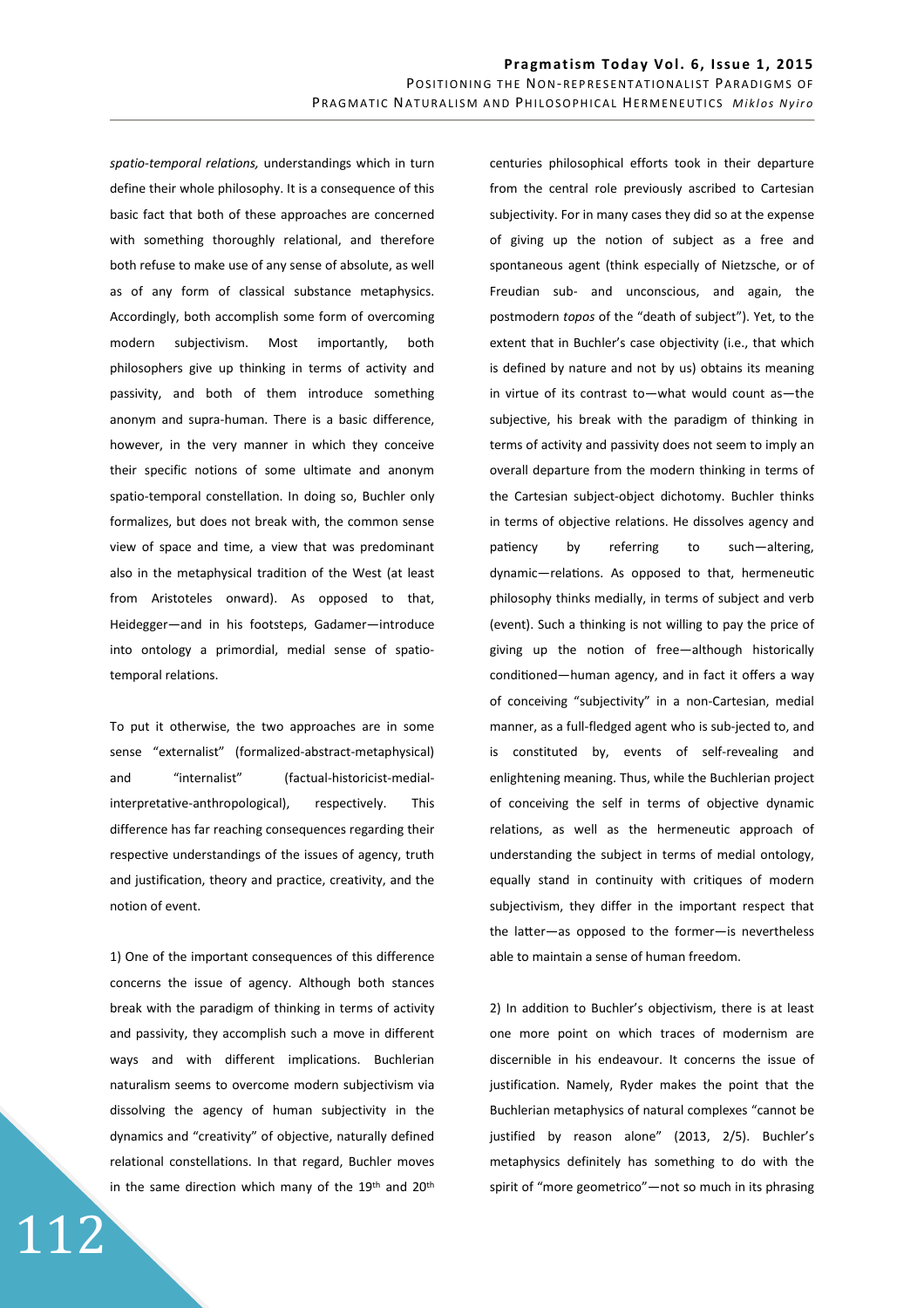and its manner of textual expression, but rather in its degree of formalization and almost deductively relatable conceptual apparatus―and as a metaphysics it is an a priori, speculative achievement of human reason. Nevertheless, Ryder's point echoes a more or less generally held view in the classical pragmatist tradition, namely, the view that any theory or unit of knowledge can be jusffied―and thereby regarded as true―only by virtue of its success in the process of its pragmatic valuation. An idea, theory, or whatever of cognitive import, is considered to be successful "if by putting it to work we are able to do things we are not able to do otherwise, and create relatively few new problems along the way" (Ryder 2013, 2/5-6). Truth must be practically enabling.

There is a sense in which such a pragmatic view of truth and justification stands in continuity with the modern notion of theory, as opposed to that of the ancients which resurfaces―as we will see―in Gadamer's case. For in sharp contrast to the ancient privileging of the theoretical way of life in which theorizing was but the highest form of practice, in modernity the relation between theory and praxis altered drastically, so that theory came to be regarded as for the most part independent of, and prior to, practice, and in turn, practice came to be understood to a considerable extent as the application of theory. As we can see, there is some kind of parallelism between that modern development and the point Ryder makes. If theory is in need of a posteriori, experiential, pragmatic justification, then theory and practice are regarded as distinct in some sense.

As opposed to that, one of the basic features of hermeneutic philosophy is that it is concerned exclusively with that kind of knowledge which is not separable from being, or―to put it otherwise―with historically constituted, "embodied reason," knowledge that is not a noetic construction but "historically real," knowledge that is not abstract-"technical," but rather, "practical-factual-existential" throughout. Regarding Heidegger's notion of Being, e.g., the justification of this notion is in each case a matter of-phenomenologically disciplined―"understanding-hermeneutic intuition," and to that extent it is neither a metaphysical-"rational," nor a pragmatic way of justification. Yet, such an understanding is simultaneously both an understanding of some meaning, and at the same time an enabling "capacity," or better, a "potentiality-for-Being" (*Seinkönnen―*Heidegger 1962, 183), the basic "existentiale" that opens up possibilities of Being for human *Dasein.* As the basic constituent of our openness toward whatever is, understanding is strictly speaking neither a theoretical, nor a practical "capacity" of ours. It constitutes our very existence in the sense that we "are," we exist as, understanding (or, for that matter, not-understanding) beings. The term "understanding" refers in hermeneutic philosophy to the very mode of carrying out our existence, and as such it is prior to the theory-praxis distinction. Any theory as well as any praxis stems from understanding. Although the pragmatist maxim according to which truth must be practically enabling is thereby fulfilled also by hermeneutic philosophy, it is achieved here without conceiving theory and praxis as distinct.

3) Accordingly, the pragmatic claim according to which every cognition and every proposition is inevitably involved in some context of practical issues is echoed, all along, in hermeneutic philosophy as well. It is expressed in the basic hermeneutic notion of the so called hermeneutic circle, especially in one of its constituents, namely, the so called "fore-structure" of understanding―discovered by Heidegger, and adopted by Gadamer and their followers. Such a "fore-structure" or "pre-understanding" refers to the fact that understanding is always already conditioned by some previous understanding of the subject matter in question. Understanding begins by the "negative" experience of some disturbance, namely, by facing the fact that our expectations are being negated, something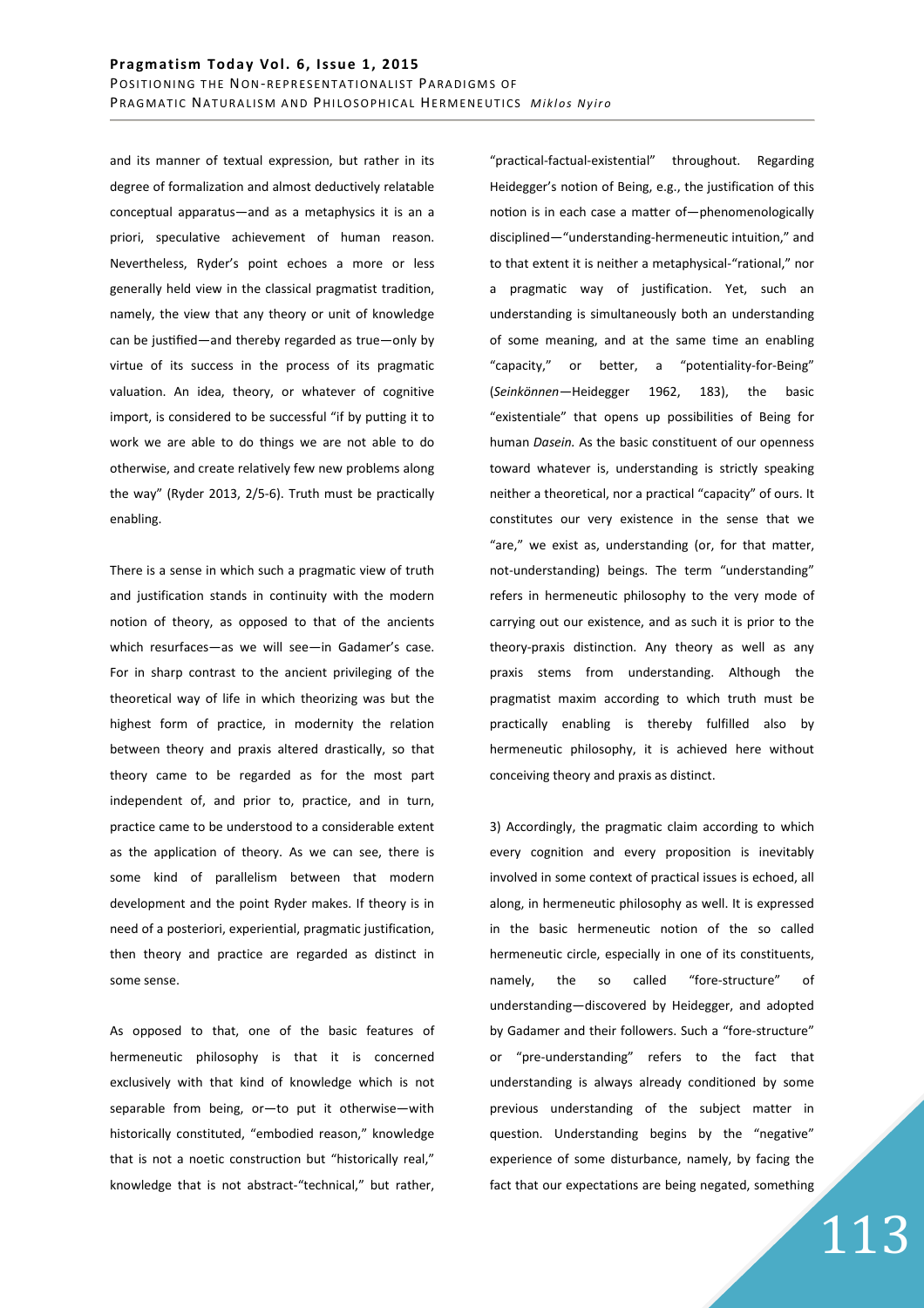else than what we have so far assumed seems to be the case. Thus, some prior understanding is the condition of the possibility of any event of understanding. Understanding is always already historically situated and motivated.

In turn, whatever is understood, it is justified in the very event of understanding, and it remains such till it becomes negated by some new encounter. This way our always finite understanding is continuously being provoked, and it goes through a process of formation within the context of the historicity of human beings. To that extent, hermeneutics would wholly subscribe to the pragmatist claim made by Ryder, namely, that "our judgments are provisional and conditional, and […] they undergo ongoing ramification in experience and query" (2013, 7/25). But it could not agree with the Buchlerian reason offered for that, namely, that all this is "a reflection of the general relationality of nature" (ibid.). Hermeneutics could not agree with that last point simply because it is a metaphysical claim, one that is not in our finite and historically defined power to make, or at least, one that contradicts hermeneutic insights into the historically conditioned nature of every understanding. It is this that explains the "internalist" aspect of hermeneutic philosophy.

4) According to hermeneutic philosophy, the arena of meaning formation is the context of the historicity of human beings. It is for this reason that the horizonforming powers of language and all kinds of tradition receive decisive importance in hermeneutics. This can be seen more specifically in Gadamer's philosophical hermeneutics. As we have seen, it is the Heideggerian insight into the ontological difference, and the project of phenomenological-hermeneutic ontology issuing from it, that Gadamer follows in his elaborations of the mode of Being of art, that of history, language, etc. Gadamer does not follow Heidegger's fundamental-ontological question, however, the question aiming at the disclosure of the meaning of Being as such. This is not an arbitrary choice on the part of Gadamer, but rather, it follows consistently from his orientation and the results attained from such orientation. Namely, in working out the mode of Being and specific temporality of works of art, Gadamer recognizes in that mode a general "pattern," the very pattern in which the historicity of humans is conceivable. It is the pattern of traditioning (*Überlieferung*) as such, the very manner in which the event of traditioning can take place and achieve its fulfillment. For human existence is ultimately historical, and it is such primarily in the sense that humans belong to, participate in, and thus, (their understandings) are constituted by, events of *Überlieferung.* In turn, such events are in each case an *Überlieferung* "of" some Sache (subject matter, issue, question, case).<sup>15</sup> It is in that sense that our historicity consists in participating in handed down *Sachen.* 

Several points must be highlighted here. One of them is that by this move the notion of *Sache* takes center stage for Gadamer, in fact, it acquires the position and dignity which the notion of Being had for Heidegger. It is so because Heidegger's leading question of Being is but *one*  among an inexhaustible number of possible *Sachen*  "waiting for" *Überlieferung.* Gadamer's investigations concern the historical conditions of the possibility of *Überlieferung* as such, and in that sense they highlight the historicity or historical embeddedness of the very issue of Being, too.

A further point is that *Überlieferung* takes place as a medial event, as the *Überlieferung* "of" some *Sache.* This genitive is to be understood as a simultaneously subjective *and* objective one, for the "subjectivity" of the human participants is no less constitutive in the event of *Überlieferung* than the very event in which the fulfillment of *Überlieferung* takes place. But even if this

 $\overline{a}$ 

<sup>15</sup> The best discussion of the Gadamerian notion of *"die Sache"* can be found―in my view―in Nicholas Davey's powerful volume on Gadamer's hermeneutics (2006, 69- 91).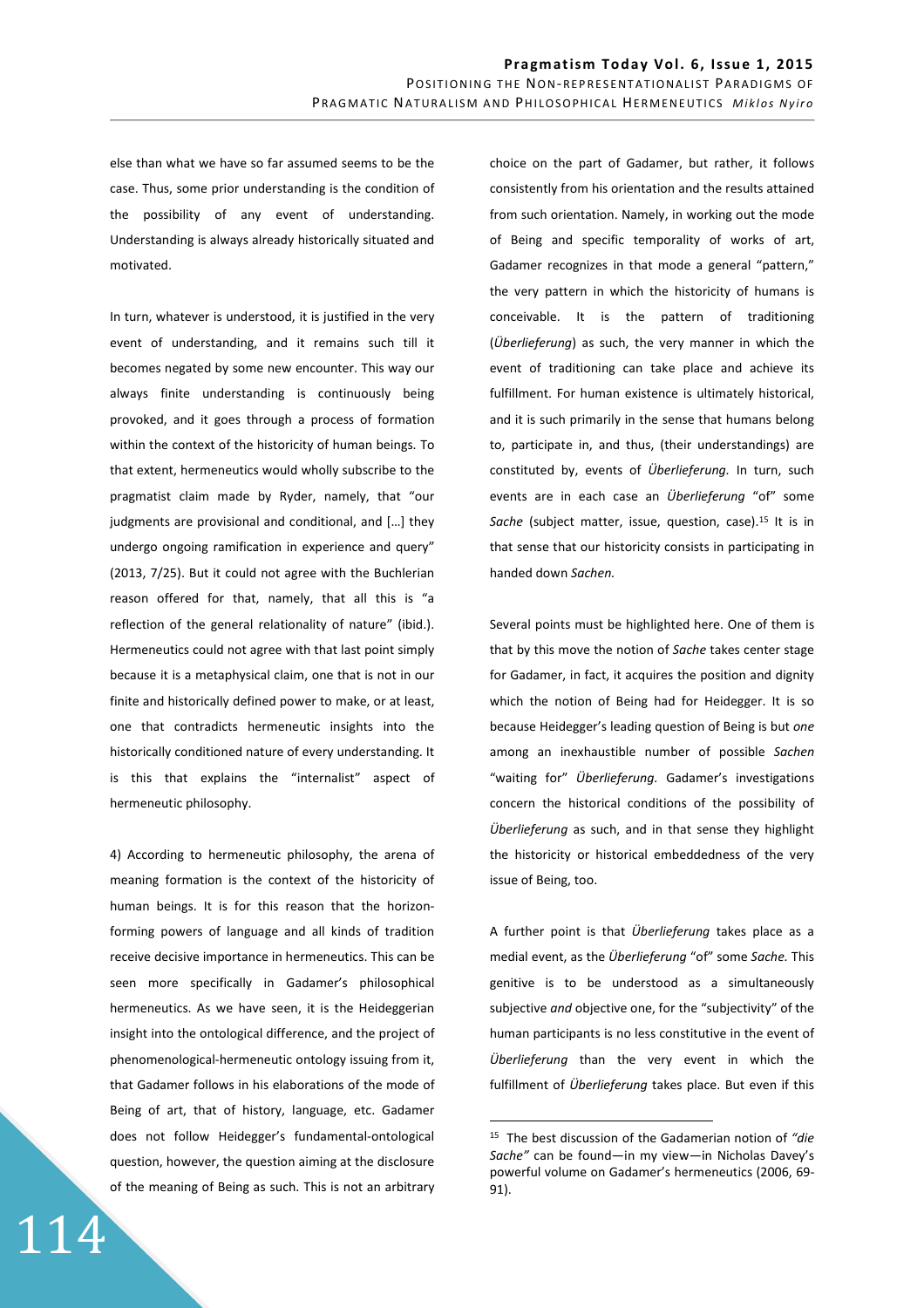genitive is a simultaneously subjective *and* objective one, in virtue of the fact that such an event falls outside of human control, the emphasis falls on the objective side. Accordingly, when the hermeneutic approach highlights the fundamental mediality of the subject and conceives it in its medial involvement in whatever happens to it, such an approach corresponds to the fact that the *Sache* of understanding is always something that "befalls" the "subject." But it is not any kind of *Sache* which can do so. The "subject" must be predisposed to the *Sache* that befalls it, it must have some kind of pre-understanding of it, and to that extent it must be involved in it, must belong to it, be sub-jected to it. Such a sub-ject is not any more an "exclusive subject," then-not an agent acting in a sovereign manner, not a purely spontaneous subject―it does not control and command the event, from outside, as it is the case with the active voice. Rather, the sub-ject of middle voice is a nonexclusive, participating one: a subject "actively" participating in an event which happens to it.

Furthermore, *Überlieferung* is an utterly "communal," and not an individual matter. Any *Sache* is that for a community of people, in fact, it is *die Sachen* which bind people together, above all. A *Sache* is something supraindividual, then. It is something that is historicallyculturally constituted, something that owes its validity or "Being" for its being handed down. Thus, to the extent that a *Sache* "is" in virtue of the medial event of its *Überlieferung,* a moment of something supra-human and uncontrollable is also constitutive in its "Being". For the same reason, it is utterly contingent, something that can easily loose its meaningfulness over time.

In turn, our involvement in such supra-individually constituted *Sachen* takes the form of participation—participation in the event of *Überleiferung*, which is not an objectivization in any sense. That, in which one participates, is by no means something objective. For Gadamer, a hermeneuticinterpretive query is a matter of acknowledging and ultimately under-standing the supra-individual meaningfulness and validity of some inherited *Sache* or subject matter*.* 

"Understanding is to be thought of less as a subjective act than as participating in an event of tradition, a process of transmission in which past and present are constantly mediated." "Understanding is, essentially, a historically effected event." "[…] being situated within an event of tradition, a process of handing down, is a prior condition of understanding" (2004, 291, 299, 308, respectively).

Thereby theory receives a new meaning for Gadamer, one that he draws from his analysis of the mode of Being of works of art, and that of historicity in general. As he shows, insofar as the spectator belongs to the play of art, his participation in such a play cannot be adequately conceived in terms of subjectivity. Yet, by devoting her full attention to what is being exhibited, the spectator accomplishes a "being outside of herself," a kind of selfforgetfulness, which in turn is due to its being present at, being wholly with (*Dabeisein*) that which is presented to her. It is constitutive of the role of spectator, furthermore, that she is "set at an absolute distance, a distance that precludes practical or goal-oriented participation," and at the same time makes possible seeing the play as a whole, which is "a genuine and comprehensive participation in what is presented" (2004, 124). Such participation may fulfill itself in an event of truth:

"A spectator's ecstatic self-forgetfulness corresponds to his continuity with himself. Precisely that in which one loses oneself as a spectator demands that one grasp the continuity of meaning. For it is the truth of our own world<sup>I</sup> the religious and moral world in which we live<sup>n</sup> that is presented before us and in which we recognize ourselves" (ibid.).

Based on this model of the spectator who participates in the meaning of what is being exhibited for her, Gadamer rehabilitates the notion of theory within the context of our historicity, our hermeneutic-interpretative world-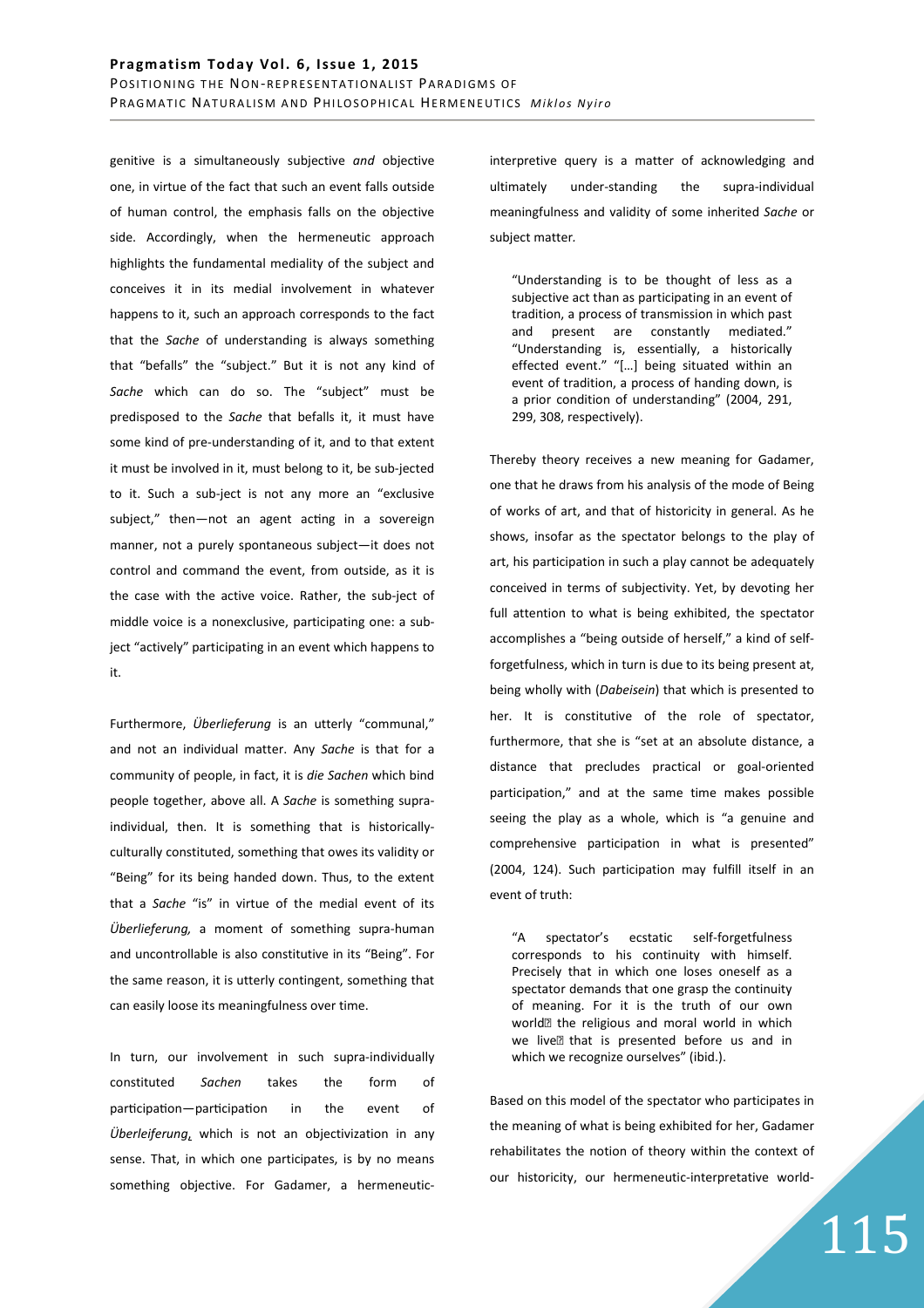comportment in general. As opposed to Heidegger's hostility toward theory (which he closely associated with the traditional metaphysics of "present-at-hand" he resolutely criticized), Gadamer sticks to the temporal sense of Being emphasized by Heidegger, but at the same time he manages to conceive a corresponding nonconstructivist notion of theory, and thereby he reconciles the two. Theory is a peculiar form of cognition for Gadamer. It is not the grasp of methodologically secured objective instances of knowledge, not the grasp of discernible regularities and laws, it is not a know-how, either, not something detached from practical life. Theory is first and foremost participation for Gadamer, participation in the event of self-revealing meaning with respect to some supra-individual *Sache.* 

"But theoria is not to be conceived primarily as subjective conduct, as a self-determination of the subject, but in terms of what it is contemplating. Theoria is a true participation, not something active but something passive (pathos), namely being totally involved in and carried away by what one sees" (2004, 122).

What is contemplated, namely, some *Sache,* is something temporal, as opposed to being substantive. What is understood in such contemplation, is simultaneously some meaningful aspect of the *Sache,*  and our selves with respect to that *Sache.* Thus, theory in its specific sense is neither a tool, nor an act of the subject for Gadamer, but rather, it is a matter of participation in meaning-formation, and as such, it is the highest form of practice.

5) As we can see, furthermore, "productivity" or "creativity" here is a matter of some supraindividual―yet, simultaneously human and suprahuman-event. Although human activity is not contested in hermeneutics, the creative aspect of human interaction with the world is conceived as the result of such events of participating in some culturally formed, historically contingent and plastic, meaning. Thus, hermeneutic philosophy maintains that there is a

116

"foundational relation" between the creative moment of meaning formation, on the one hand, and objectivity, on the other. Not because hermeneutics would defend a kind of idealism, which it does not―not with respect to the extantness of beings. On the contrary. Hermeneutics has a robust sense of "realism," and it also upholds the unsurpassable and constitutive finitude of human understanding. Rather, the foundational relation between meaning formation and objectivity is due to the fact that-as hermeneutics maintains-every meaning (even that of "objectivity," which is the precondition of any claim about such objectivity) is something arrived at within the context of our historicity. The contrast with Buchlerian objectivism is decisive here: in hermeneutic philosophy, creativity emerges in the dimension of human historicity, whereas for Buchler it is a matter of objective nature.

6) A related issue concerns the notion of "event" which appears in both discussed schools in close association with their respective concepts of truth. As opposed to certain trends in analytic philosophy which recognize only two kinds of "vocabularies," namely, that of causality and that of intentionality, pragmatic naturalism has no difficulty with making a non-emphatic use of the term "event" in referring to whatever takes place in nature. But pragmatism maintains a more significant sense of this term as well―and Ryder doesn't fail to call attention to this fact, either (2013,  $7/26$ ) — a sense that immediately pertains to the issue of truth. As one of the relevant passages from William James puts it:

*"True ideas are those that we can assimilate, validate, corroborate and verify. False ideas are those that we cannot.* [...] The truth of an idea is not a stagnant property inherent in it. Truth *happens* to an idea. It *becomes* true, is *made* true by events. Its verity *is* in fact an event, a process: the process namely of its verifying itself, its very*fication.* Its validity is the process of its valid*ation.* [*…*] The connexions and transitions come to us from point to point as being progressive, harmonious, satisfactory. This function of agreeable leading is what we mean by an idea's verification" (1962, 194).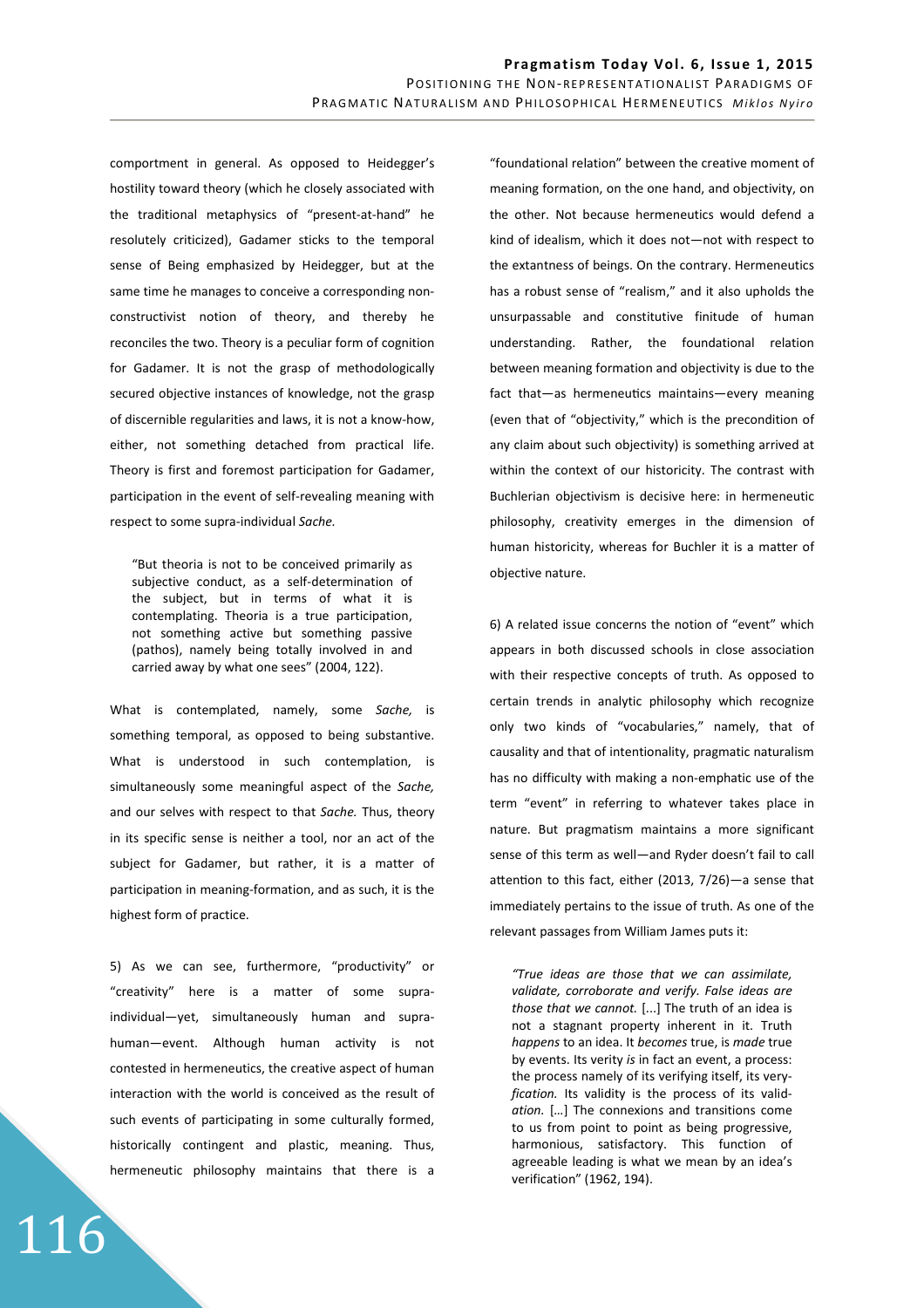The sense in which the term "event" is attached here to the notion of truth, then, is that "truth happens" to a unit of knowledge insofar as it "proves to be"―or "doesn't prove to be"―true in a process in which it is put to work. The notion of "event" is understood here in the manner of common sense, that is, as a process taking place in some practical context. Something is to be regarded as true if it is enabling and workable: "knowledge is a matter not of what we think but of what we can do in relation to our lived environment" (Ryder 2013, 14-15).

As opposed to that, the notion of event in hermeneutic philosophy, where it plays a decisive role, is primarily used in a rather transcendental, or better, medial sense―as an event of phenomenal self-showing of Being (which is "given" for an understanding intuition), the event of understanding, the event of fusion of horizons, or the event of self-presentation of a play, etc. In such contexts, the event is the mode in which truth and meaning is revealed and therefore is attainable for us, in its immediate and convincing evidence. It refers to the event-like character of truth-happening, either in the sense of a sudden and enlightening flash of meaning, or in the sense of a mimetic representation that reveals its subject matter "as it is, indeed," in its truth. Neither of these senses have anything to do with something that would "verify itself" in a consecutive process in which it proves to be workable. Rather, they have to do with an event of "being revealed."

7) The final point I'd like to make pertains probably to one of the most important common features of pragmatist naturalism and hermeneutic philosophy, and it is something that John Ryder repeatedly pointed to in our conversations, and the present paper was trying to elaborate in some depth. It concerns the issue of interpretation. For despite the many differences between these two branches of non-representationalist paradigms of thought articulated in this paper, there is a pragmatically and hermeneutically equally important, even decisive, characteristic of them, one that may well be peculiar to these two philosophical attitudes. It is such precisely in virtue of some of their common and enumerated features, such as their thorough relationalism or contextualism and their concomitant departure from substance metaphysics; their critiques of modern subjectivism; the emphasis they put on human finitude and the practical embeddedness, conditioned and perspectival nature, of all human judgments and understandings; the fact that both make room for acknowledging productivity and creativity beyond whatever is objective in the sense of extantness; and that they do all these in such a way that none of them is advocating any notion of relativism in the nihilistic sense of "anything goes," but maintain their respective notions of truth, as well as relaxed, non-combative, yet, utterly critical attitude toward cognition and knowledge in general.

The reason for the fact that these features are common to both approaches can perhaps be summarized as follows. Viewed hermeneutically, Buchlerian relationalism is but a general formalization-and metaphysical extrapolation (with some losses, to be sure)-of the contextualism implied in the factual, hermeneutic-historical situation of all understanding and interpretation. Approached from the perspective of Buchlerian metaphysics, hermeneutics and its focusing on the historicity of meaning formation is but a particular dimension—with insufficient attention paid to issues of objectivity-of the universal relationality of nature. Thus, the central issue here is the panrelationalism or pan-contextualism upheld by the two schools. The pan-relationalism of the Buchlerian metaphysics has been emphasized throughout this paper. The pan-contextualism of hermeneutic philosophy was perhaps less highlighted so far. Such a pan-contextualism is most explicit in one of the basic concepts of hermeneutic philosophy, namely, in the so called hermeneutic circle. Such circularity has been recognized throughout the history of hermeneutics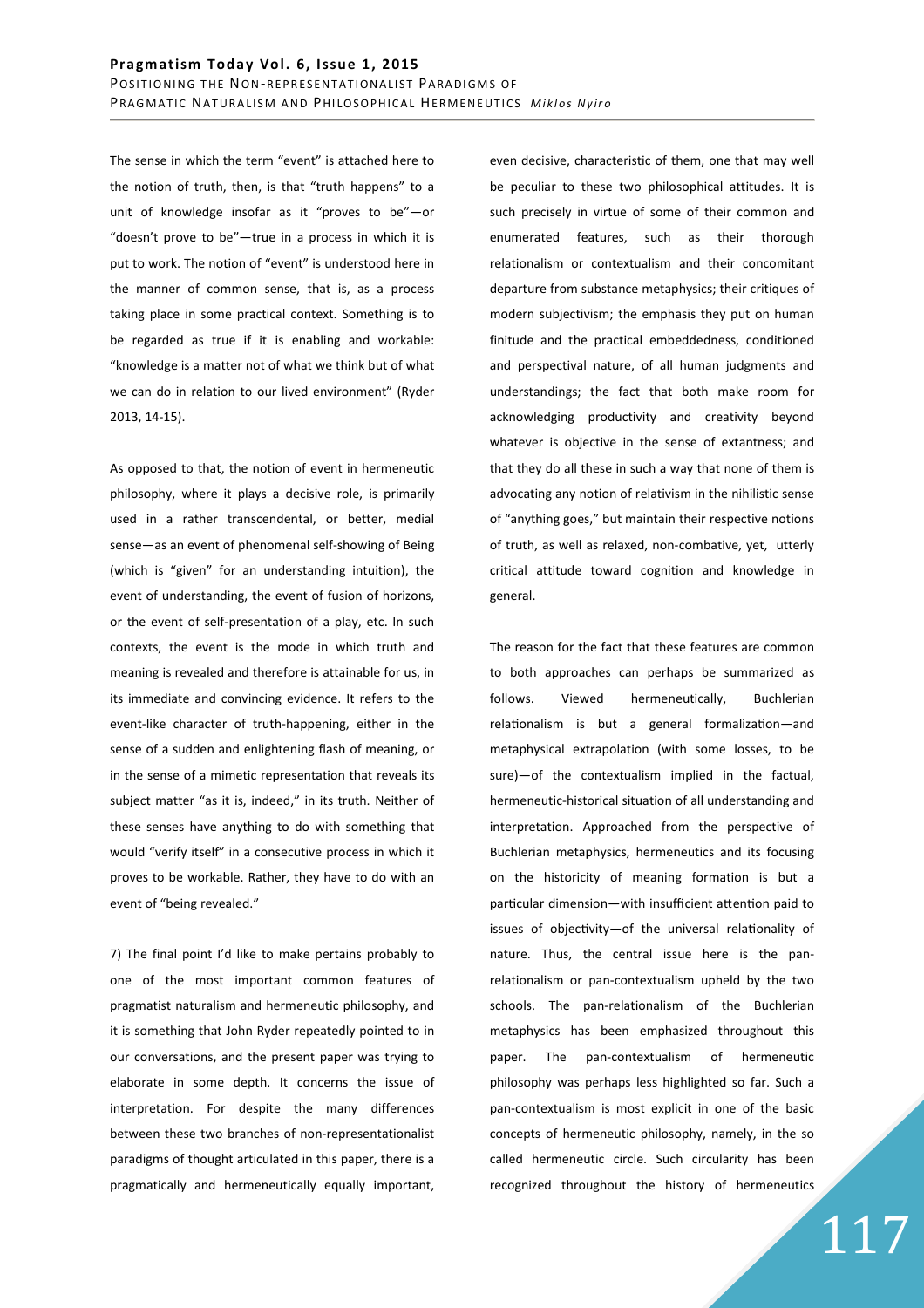(Grondin 1994), and it was already part and parcel of ancient rhetoric. Taken in its most general, formalized sense the hermeneutic circle refers to the fact that the parts of a whole can be understood only by relating them to the whole, and vice versa, the whole can be understood only by referring to its parts. In philosophical hermeneutics, however, this notion of circularity takes on an ontological significance, and it comprehends now the whole breadth of the "hermeneutic phenomenon," namely, our own fore-understanding of the *Sache* or subject matter in question, and the "voices" of contemporary and historic others addressing that *Sache.*  Such a *Sache* is therefore something common to the parties of encounter, and it has a plastic and unexhaustible supra-individual meaningfulness over against any particular view entertained about it. In turn, any view held about a *Sache* proves to be "only" an interpretation, and even apparently opposing views may have their own particular truth with respect to the *Sache,* due to the particular context from which they approach it. This does not mean, however, that interpretations are arbitrary. Rather, the truth of interpretation is a matter of sorting out legitimate and un-legitimate pre-understandings *with respect to the Sache.* In this way the measure of every interpretation is the *Sache selbst,* and the truth of interpretations can be judged in the light of the many voices in which that *Sache* came to language.

118

"what constitutes the hermeneutical event proper […] consists in the coming into language of what has been said in the tradition: an event that is at once appropriation and interpretation. Thus here it really is true to say that this event is not our action upon the thing, but the act of the thing itself" (Gadamer 2004, 459).

Something similar is true of Buchlerian relationalism, at least regarding the perspectival, aspectual nature, and the pluralism, of our legitimate descriptions of the world. If nature is thoroughly relational, and if "the creative construction of meaning is a moment […] of the creative dimension of a relational, ordinal nature"-as Ryder says (2013, 5/18)―then meaning can be construed in as many ways and in as many respects as the un-exhaustible relational network that constitutes nature allows it to do. Here the plurality of legitimate interpretations corresponds to the multiplicity of nature.

Regarding such permissive, but nevertheless critical spirit which characterizes both of these trends of thought, it can be considered as of secondary importance, after all, whether one conceives its ontological background in terms of nature, or in that of historicity.